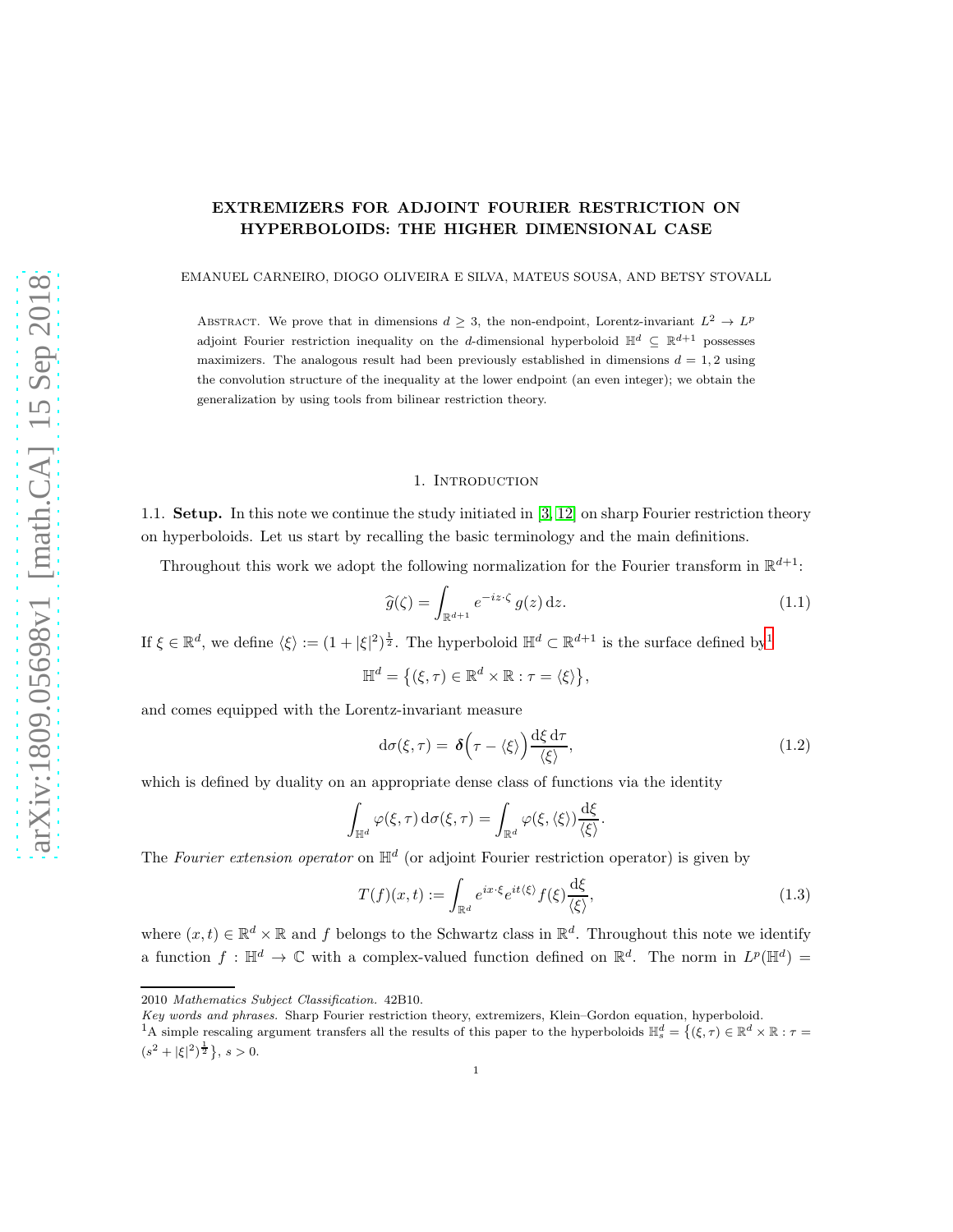$L^p(\mathbb{H}^d, \sigma)$  is then given by

$$
||f||_{L^p(\mathbb{H}^d)} = \left(\int_{\mathbb{R}^d} |f(\xi)|^p \frac{d\xi}{\langle \xi \rangle}\right)^{\frac{1}{p}}.
$$

With the Fourier transform normalized as in [\(1.1\)](#page-0-1), note that

$$
T(f)(x,t) = \widehat{f}\widehat{\sigma}(-x,-t). \tag{1.4}
$$

The seminal work of Strichartz [\[16,](#page-19-1) Theorem 1, Cases III  $(b)(c)$ ] establishes the estimate

<span id="page-1-0"></span>
$$
||T(f)||_{L^{p}(\mathbb{R}^{d+1})} \leq \mathbf{H}_{d,p} ||f||_{L^{2}(\mathbb{H}^{d})},
$$
\n(1.5)

with a finite constant  $H_{d,p}$  (independent of f), provided that

$$
\begin{cases} 6 \le p < \infty, \text{ if } d = 1; \\ \frac{2(d+2)}{d} \le p \le \frac{2(d+1)}{d-1}, \text{ if } d \ge 2. \end{cases}
$$
 (1.6)

We reserve the symbol  $\mathbf{H}_{d,p}$  for the optimal constant

<span id="page-1-1"></span>
$$
\mathbf{H}_{d,p} := \sup_{0 \neq f \in L^2(\mathbb{H}^d)} \frac{\|T(f)\|_{L^p(\mathbb{R}^{d+1})}}{\|f\|_{L^2(\mathbb{H}^d)}},\tag{1.7}
$$

and say that a nonzero function  $f \in L^2(\mathbb{H}^d)$  is an *extremizer* of [\(1.5\)](#page-1-0) if it realizes the supremum in [\(1.7\)](#page-1-1), and we call a nonzero sequence  $\{f_n\} \subset L^2(\mathbb{H}^d)$  an *extremizing sequence* of [\(1.5\)](#page-1-0) if the ratio  $||T(f_n)||_{L^p(\mathbb{R}^{d+1})}/||f_n||_{L^2(\mathbb{H}^d)}$  converges to  $\mathbf{H}_{d,p}$  as  $n \to \infty$ .

1.2. **Main theorem.** The first result to address the sharp form of  $(1.5)$  is due to Quilodrán [\[12\]](#page-19-0), in which he computes the exact values of  $H_{d,p}$  in the endpoint cases  $(d, p) = (2, 4), (2, 6)$  and  $(3, 4),$ and establishes the non-existence of extremizers in these cases.<sup>[2](#page-1-2)</sup> A crucial element of his proof is the fact that the Lebesgue exponents  $p$  under consideration are even integers, a fact that allows one to use the convolution structure of the problem via an application of Plancherel's theorem. In [\[12\]](#page-19-0), Quilodrán also raises two interesting questions: What is the value of the sharp constant at the endpoint  $(d, p) = (1, 6)$  (the remaining case with p even); and do extremizers exist in the non-endpoint cases.

The precursor [\[3\]](#page-18-0) of the present work contains two main results. The first result [\[3,](#page-18-0) Theorem 1] is the explicit computation of the optimal constant  $H_{d,p}$  in the case  $(d, p) = (1, 6)$  and the proof that extremizers do not exist in this case. The second result [\[3,](#page-18-0) Theorem 2] establishes the existence of extremizers in all non-endpoint cases of [\(1.5\)](#page-1-0) in dimensions  $d \in \{1, 2\}$ . The proof of the latter result is obtained by establishing that extremizing sequences converge modulo certain symmetries of the problem. In the present case, by a *symmetry* we mean an operator  $S: L^2(\mathbb{H}^d) \to L^2(\mathbb{H}^d)$  such that

$$
||Sf||_{L^2(\mathbb{H}^d)} = ||f||_{L^2(\mathbb{H}^d)} \text{ and } ||T(Sf)||_{L^p(\mathbb{R}^{d+1})} = ||T(f)||_{L^p(\mathbb{R}^{d+1})}.
$$

<span id="page-1-2"></span><sup>&</sup>lt;sup>2</sup>By contrast, the recent work [\[13\]](#page-19-2) establishes existence of extremizers for the endpoint  $L^2$  to  $L^4$  adjoint Fourier restriction inequality on the one-sheeted hyperboloid in dimension 4.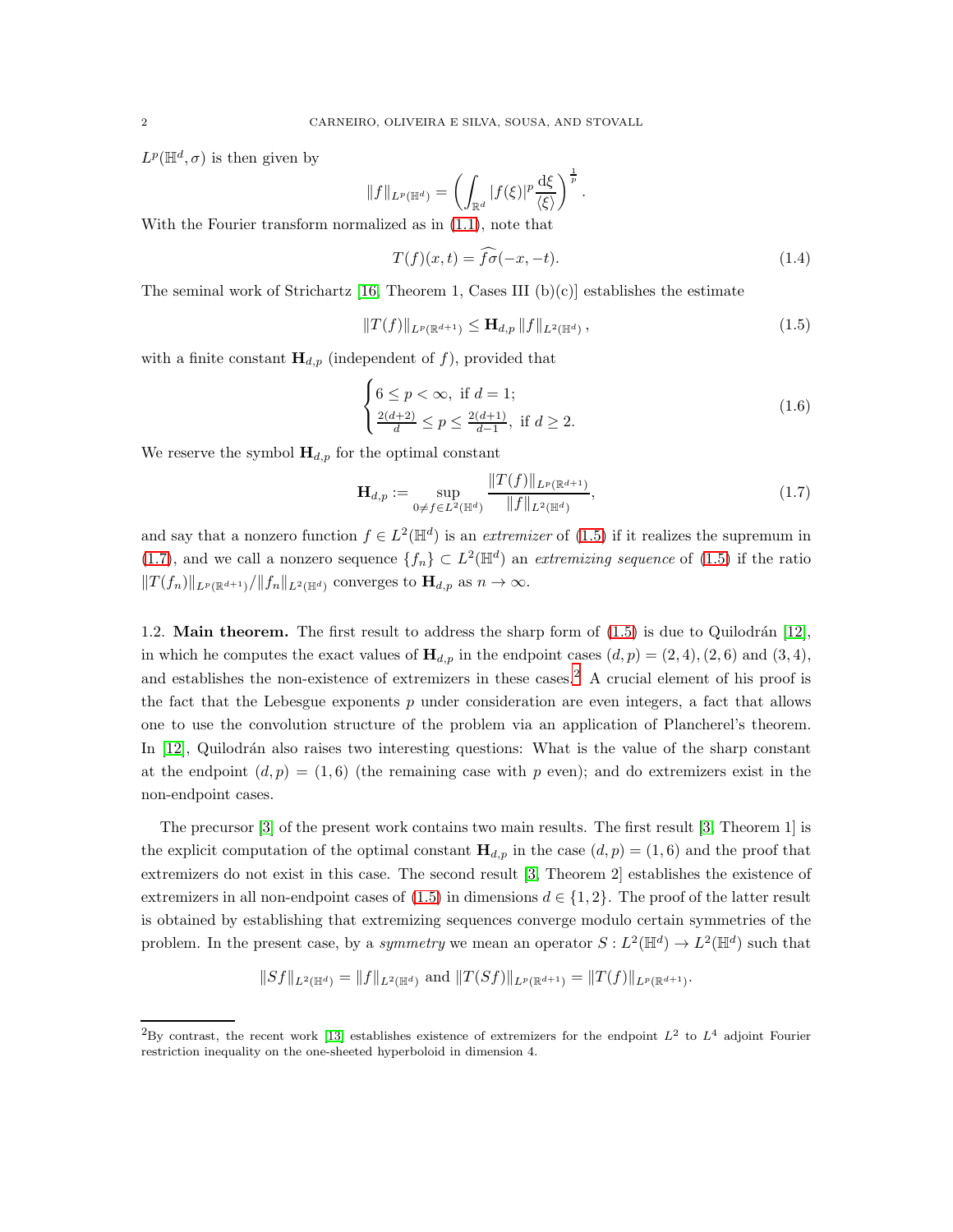Such an operator can shift the mass of sequences and destroy strong convergence while still mantaining its extremizing properties, hence the study of these symmetries is fundamental. In the case of the hyperboloid, one has to account for the action of the Lorentz group and space-time modulations (and their compositions), which we introduce in more detail in the next section. In [\[3\]](#page-18-0), the convergence is obtained via a direct and self-contained approach that explores the convolution structure of the problem at the lower endpoint (which is an even integer in these low dimensions). The drawback of this particularly simple proof is that it does not work in the higher dimensional cases  $d \geq 3$ .

In this note we return to this problem and extend the result of [\[3,](#page-18-0) Theorem 2] to dimensions  $d > 3$ . Our main result is the following.

<span id="page-2-0"></span>**Theorem 1.** Let  $d \geq 3$ . Extremizers for inequality [\(1.5\)](#page-1-0) exist if  $\frac{2(d+2)}{d} < p < \frac{2(d+1)}{d-1}$ . In fact, given any extremizing sequence  $\{f_n\}$ , there exist symmetries  $S_n$  such that  $\{S_nf_n\}$  converges in  $L^2(\mathbb{H}^d)$  to an extremizer f, after passing to a subsequence.

The main new ingredient of the proof, when compared to that of [\[3,](#page-18-0) Theorem 2], is the use of machinery from bilinear restriction theory to obtain a refined version of inequality  $(1.5)$ . As in [\[2,](#page-18-1) [3\]](#page-18-0), we exploit the fact that the hyperboloid is well approximated by the paraboloid and the cone. The geometric construction underlying the bilinear restriction machinery accounts for this fact: in some sense, it interpolates between the two endpoint cases, which we will refer to as the elliptic and the conic regimes, respectively.

Estimates for Fourier extension operators are related to estimates for dispersive partial differential equations. In our case, the extension operator  $T$  defined in  $(1.3)$  is related to the Klein–Gordon equation  $\partial_t^2 u = \Delta_x u - u$  for  $(x, t) \in \mathbb{R}^d \times \mathbb{R}$ . Defining the (half) Klein–Gordon propagator as

$$
e^{it\sqrt{1-\Delta}}g(x):=\frac{1}{(2\pi)^d}\int_{\mathbb{R}^d}e^{ix\cdot\xi}\,e^{it\langle\xi\rangle}\,\widehat{g}(\xi)\,\mathrm{d}\xi,
$$

one readily sees that

$$
T(f)(x,t) = (2\pi)^d e^{it\sqrt{1-\Delta}} g(x),
$$
\n(1.8)

,

with  $\hat{g}(\xi) = \langle \xi \rangle^{-1} f(\xi)$ . Therefore, inequality [\(1.5\)](#page-1-0) can be restated as

$$
\|e^{it\sqrt{1-\Delta}}g\|_{L^p_{x,t}(\mathbb{R}^d\times\mathbb{R})}\leq (2\pi)^{-d}\, \mathbf{H}_{d,p}\, \|g\|_{H^{\frac{1}{2}}(\mathbb{R}^d)}
$$

where for  $s \geq 0$  we denote by  $H^s(\mathbb{R}^d)$  the nonhomogeneous Sobolev space, defined as

$$
H^s(\mathbb{R}^d) = \Big\{ g \in L^2(\mathbb{R}^d): \ \|g\|_{H^s(\mathbb{R}^d)}^2 := \int_{\mathbb{R}^d} |\widehat{g}(\xi)|^2 \langle \xi \rangle^{2s} d\xi < \infty \Big\}.
$$

The reader should keep in mind this equivalent formulation, since some of the results we quote from [\[3,](#page-18-0) Section 6] are stated in terms of the Klein–Gordon propagator.

Extremal problems related to Fourier restriction theory have garnished a lot of attention in recent years, and a large body of work has emerged. Several authors have investigated the interface between bilinear restriction theory and these extremal questions, both from the restriction side and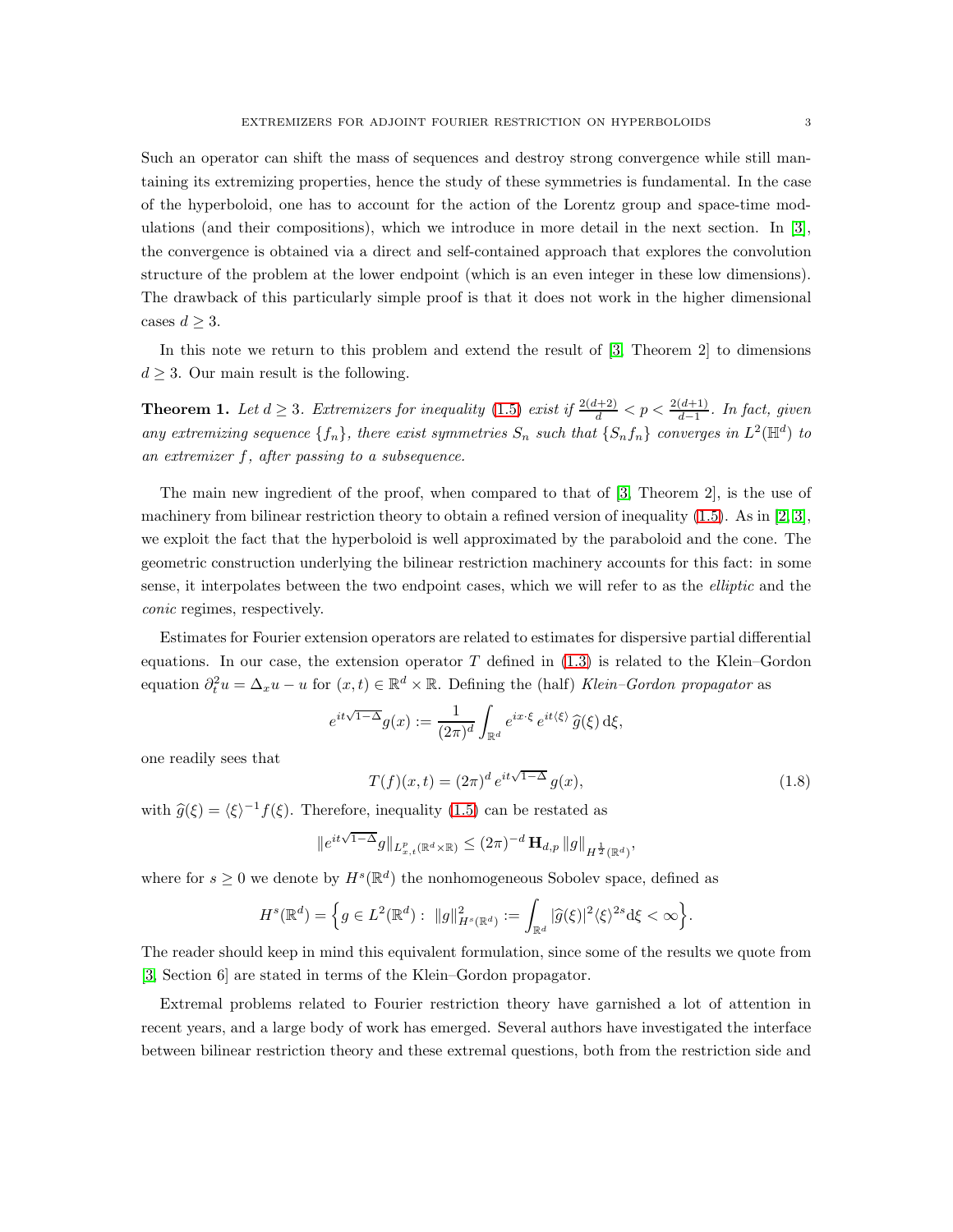the partial differential equations point of view. Here we mention the works  $\left[1, 2, 5, 6, 7, 10, 14\right]$  $\left[1, 2, 5, 6, 7, 10, 14\right]$  $\left[1, 2, 5, 6, 7, 10, 14\right]$  $\left[1, 2, 5, 6, 7, 10, 14\right]$  $\left[1, 2, 5, 6, 7, 10, 14\right]$  $\left[1, 2, 5, 6, 7, 10, 14\right]$  $\left[1, 2, 5, 6, 7, 10, 14\right]$ , all of which deal with these connections. Many other authors have contributed to the development of the area, and we refer the reader to [\[3\]](#page-18-0) for an exposition of related literature on sharp Fourier restriction theory.

1.3. Outline. We discuss the Lorentz symmetry of the problem in Section [2,](#page-3-0) where we also establish an annular decoupling inequality which implies a modest gain of control over extremizing sequences. The actual proof starts in Section [3,](#page-5-0) with a simple but useful argument that allows us to restrict the angular support of the functions under consideration. In Section [4,](#page-6-0) we describe a geometric decomposition of space into caps and sectors, and the corresponding bilinear restriction estimates that will play a key role in the analysis. As in [\[3\]](#page-18-0), the crux of the matter is the construction of a distinguished region, i.e. the lift of a cap or a sector to the hyperboloid that contains a positive universal proportion of the total mass in an extremizing sequence. We establish this fact via a refined Strichartz inequality, formulated as Theorem [4](#page-11-0) and proved in Section [5.](#page-10-0) Once the existence of a special region has been established in dimensions  $d \geq 3$ , the proof of Theorem [1](#page-2-0) is finished by invoking the concentration-compactness material of [\[3,](#page-18-0) Section 6], which was already tailor-made to receive the input in any dimension. The details are outlined in Section [6.](#page-17-0)

1.4. Notation. Universal quantities will be allowed to depend only on the dimension d and the Lebesgue exponent p. In a similar spirit, given  $A, B \geq 0$ , we write  $A \simeq B$  (resp.  $A \leq B$ ) and say that A, B are *comparable* if there exists a finite constant  $C = C(d, p) > 0$ , such that  $\frac{1}{C}B \le A \le CB$ (resp.  $A \leq CB$ ). A number N is said to be *dyadic* if it is an integral power of 2, i.e.  $N \in 2^{\mathbb{Z}}$ .

### 2. Preliminaries

<span id="page-3-0"></span>2.1. Lorentz boosts. The Lorentz group, denoted  $\mathcal{L}$ , is defined as the group of invertible linear transformations in  $\mathbb{R}^{d+1}$  that preserve the bilinear form  $(x, y) \in \mathbb{R}^{d+1} \times \mathbb{R}^{d+1} \mapsto x \cdot Jy$ , where  $J = \text{diag}(-1, \ldots, -1, 1)$ . In particular, if  $L \in \mathcal{L}$ , then  $|\det L| = 1$ . Denote the subgroup of  $\mathcal{L}$ that preserves  $\mathbb{H}^d$  by  $\mathcal{L}^+$ . A one-parameter subgroup of  $\mathcal{L}^+$  is  $\{L^t\}_{t\in(-1,1)}$ , where the linear map  $L^t : \mathbb{R}^{d+1} \to \mathbb{R}^{d+1}$  is defined via

$$
L^{t}(\xi_1,\ldots,\xi_d,\tau)=\left(\frac{\xi_1+t\tau}{\sqrt{1-t^2}},\xi_2,\ldots,\xi_d,\frac{\tau+t\xi_1}{\sqrt{1-t^2}}\right).
$$

Given an orthogonal matrix  $A \in O(d)$ , the map  $(\xi, \tau) \mapsto (A\xi, \tau)$  belongs to  $\mathcal{L}^+$ . A way to parametrize more general Lorentz boosts is as follows. Given a frequency parameter  $\nu \in \mathbb{R}^d$ , we define the Lorentz boost in the direction  $\nu$  as

<span id="page-3-1"></span>
$$
L_{\nu}(\xi,\tau) := (\xi^{\perp} + \langle \nu \rangle \xi^{\parallel} - \nu \tau, \langle \nu \rangle \tau - \nu \cdot \xi). \tag{2.1}
$$

Here  $\xi^{\perp}$  and  $\xi^{\parallel}$  denote the components of  $\xi$  which are orthogonal and parallel to  $\nu$ , respectively. The boost  $L_{\nu}$  preserves space-time volume since its determinant is one, and acts on  $\mathbb{R}^{d}$  via

$$
L^{\flat}_{\nu}(\xi) := \xi^{\perp} + \langle \nu \rangle \xi^{\parallel} - \nu \langle \xi \rangle. \tag{2.2}
$$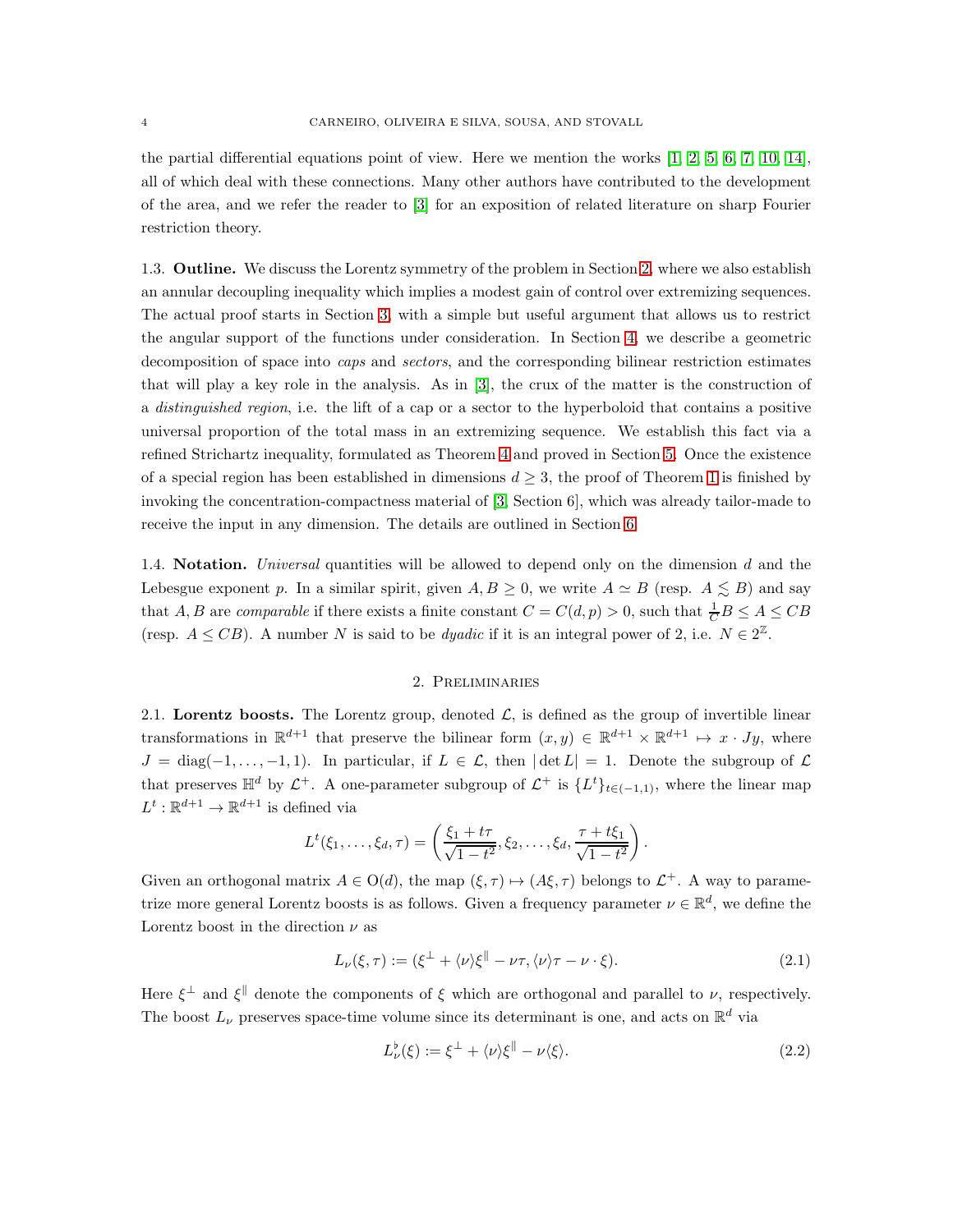Note that  $L_{\nu}^{-1} = L_{-\nu}$ , and likewise  $(L_{\nu}^{\flat})^{-1} = L_{-\nu}^{\flat}$ . We also have that  $L_{\nu}(\nu, \langle \nu \rangle) = (0, 1)$ , and correspondingly  $L^{\flat}_{\nu}(\nu) = 0$ . For  $p \in [1, \infty], L \in \mathcal{L}^+$ , and  $f \in L^p(\mathbb{H}^d)$ , define the composition  $L^* f = f \circ L$ . Then one easily checks that

$$
||L^*f||_{L^p(\mathbb{H}^d)} = ||f||_{L^p(\mathbb{H}^d)} \text{ and } ||T(L^*f)||_{L^p(\mathbb{R}^{d+1})} = ||T(f)||_{L^p(\mathbb{R}^{d+1})}.
$$

2.2. **Annular decoupling.** The extension operator  $T$  defined in [\(1.3\)](#page-0-2) satisfies more general mixednorm estimates of which  $(1.5)$  is a particular case. As pointed out in  $[8]$  and the references therein, the inequality

<span id="page-4-0"></span>
$$
||T(f)||_{L_t^q L_x^r(\mathbb{R}^{d+1})} \lesssim ||\langle \xi \rangle^{\frac{1}{q} - \frac{1}{r}} f||_{L_{\xi}^2(\mathbb{H}^d)}
$$
(2.3)

holds, provided  $q \in [2,\infty]$ ,  $r \in [2,2d/(d-2)]$  ( $r \in [2,\infty]$  if  $d \in \{1,2\}$ ), and

$$
\frac{2}{q} + \frac{d-1+\theta}{r} = \frac{d-1+\theta}{2}, (q,r) \neq (2,\infty),
$$

for some  $\theta \in [0, 1]$ . A pair  $(q, r)$  of Lebesgue exponents satisfying these conditions will be referred to as an admissible pair. Certain instances of inequality [\(2.3\)](#page-4-0) together with a variant of the Littlewood– Paley decomposition yield an annular decoupling inequality which we now prove.

We will use a dyadic frequency decomposition. To implement it, let  $N \geq 1$  be a dyadic number. Given  $f \in L^2(\mathbb{H}^d)$ , we denote by  $f_N$  the smoothed out restriction of f to frequencies  $|\xi| \simeq N$ . More precisely, fix a smooth radial bump function  $\psi : \mathbb{R}^d \to [0,1]$  supported in the ball  $\{\xi \in \mathbb{R}^d : |\xi| \le \frac{11}{10}\}$ and equal to 1 on the unit ball  $\{\xi \in \mathbb{R}^d : |\xi| \leq 1\}$ , and define

$$
f_N(\xi) := \begin{cases} \psi(\xi) f(\xi), & \text{if } N = 1, \\ (\psi(\frac{\xi}{N}) - \psi(\frac{2\xi}{N})) f(\xi), & \text{if } N > 1. \end{cases}
$$

Note that  $\text{supp}(f_1) \subseteq \{\xi \in \mathbb{R}^d : |\xi| \leq 2\}$  and  $\text{supp}(f_N) \subseteq \{\xi \in \mathbb{R}^d : \frac{N}{2} \leq |\xi| \leq 2N\}$ , for  $N > 1$ . The following annular decoupling is in the spirit of [\[7,](#page-19-5) [10\]](#page-19-6).

<span id="page-4-2"></span>**Proposition 2.** Let  $d \geq 3$  and  $\frac{2(d+2)}{d} \leq p \leq \frac{2(d+1)}{d-1}$  $\frac{(a+1)}{d-1}$ . Then  $||T(f)||_{L^p(\mathbb{R}^{d+1})}^p \lesssim \sup$  $\sup_{N\in2^{\mathbb{Z}}\geq 0}||T(f_N)||_{L^p(\mathbb{R}^{d+1})}^{p-2}||f||_{L^2(\mathbb{H}^d)}^2$  $(2.4)$ 

for every  $f \in L^2(\mathbb{H}^d)$ .

Proof. By the Littlewood–Paley square function estimate, we have that

<span id="page-4-1"></span>
$$
||T(f)||_{L_{x,t}^p}^p \simeq \left\| \left( \sum_N |T(f_N)|^2 \right)^{\frac{1}{2}} \right\|_{L_{x,t}^p}^p. \tag{2.5}
$$

Indeed,  $\mathcal{F}_x[T(f)](\xi,t) = e^{it\langle\xi\rangle}\langle\xi\rangle^{-1}f(\xi)$ , where  $\mathcal{F}_x$  denotes the Fourier transform in the variable  $x \in \mathbb{R}^d$ . Standard Littlewood–Paley theory yields

$$
||T(f)(\cdot,t)||_{L_x^p}^p \simeq \left\| \left( \sum_N |T(f_N)(\cdot,t)|^2 \right)^{\frac{1}{2}} \right\|_{L_x^p}^p,
$$

for each fixed  $t \in \mathbb{R}$ . Estimate [\(2.5\)](#page-4-1) then follows from integration in the time variable t.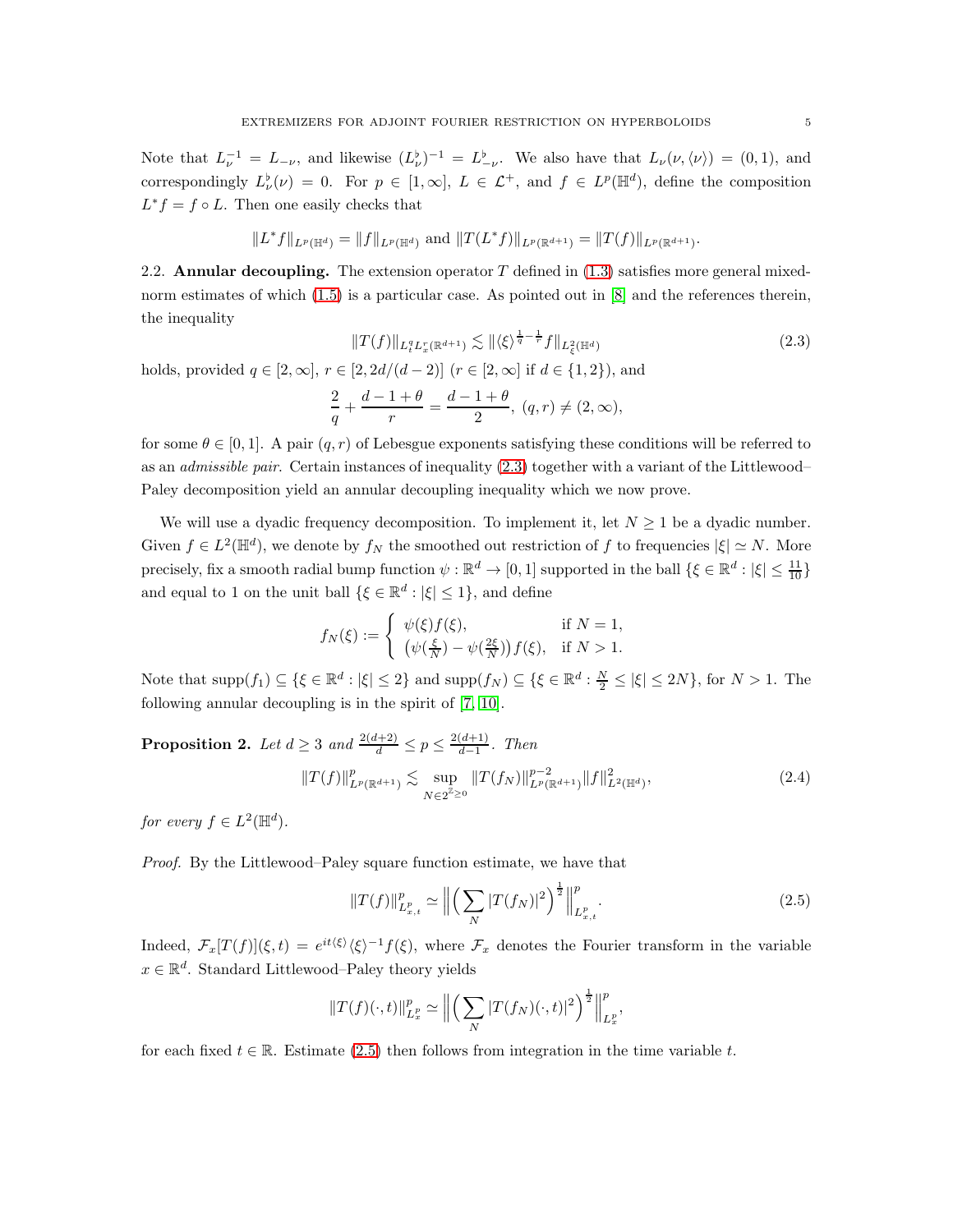Since  $d \geq 3$ , we have that  $\frac{p}{2} \leq 2$ , and thus the sequence space embedding  $\ell^{\frac{p}{2}} \hookrightarrow \ell^2$  implies

$$
\left(\sum_N|T(f_N)|^2\right)^{\frac{1}{2}} \le \left(\sum_N|T(f_N)|^{\frac{p}{2}}\right)^{\frac{2}{p}}.
$$

We can estimate

<span id="page-5-1"></span>
$$
||T(f)||_{L_{x,t}^p}^p \lesssim \int_{\mathbb{R}^{d+1}} \left(\sum_N |T(f_N)|^{\frac{p}{2}}\right)^2 = \int_{\mathbb{R}^{d+1}} \sum_{N,M} |T(f_M)T(f_N)|^{\frac{p}{2}} \lesssim \sum_M \sum_{N \le M} ||T(f_M)T(f_N)||_{L_{x,t}^{\frac{p}{2}}}^{\frac{p}{2}},
$$
\n(2.6)

where the last inequality follows from Fubini's theorem and symmetry. We control each of the summands of the right-hand side of  $(2.6)$  using the mixed-norm estimates  $(2.3)$ . With this purpose in mind, fix admissible pairs  $(q_0, r_0)$  and  $(q_1, r_1)$  with  $q_1 < p < q_0$  and  $r_0 < p < r_1$ , which additionally satisfy

<span id="page-5-2"></span>
$$
\frac{2}{p} = \frac{1}{q_0} + \frac{1}{q_1} = \frac{1}{r_0} + \frac{1}{r_1}.
$$
\n(2.7)

Then, invoking Hölder's inequality twice, we have that

$$
||T(f_M)T(f_N)||_{L^{\frac{p}{2}}}^{\frac{p}{2}} \leq ||T(f_M)||_{L^p}^{\frac{p}{2}-1}||T(f_N)||_{L^p}^{\frac{p}{2}-1}||T(f_M)T(f_N)||_{L^{\frac{p}{2}}} \leq ||T(f_M)||_{L^p}^{\frac{p}{2}-1}||T(f_N)||_{L^p}^{\frac{p}{2}-1}||T(f_M)||_{L^q_v}^{\frac{p}{2}}L_x^{r_0}||T(f_N)||_{L^q_t}^{\frac{q}{2}}L_x^{r_1} \lesssim ||T(f_M)||_{L^p}^{\frac{p}{2}-1}||T(f_N)||_{L^p}^{\frac{p}{2}-1}||\langle \xi \rangle^{\frac{1}{q_0}-\frac{1}{r_0}}f_M||_{L^2(\mathbb{H}^d)}||\langle \xi \rangle^{\frac{1}{q_1}-\frac{1}{r_1}}f_N||_{L^2(\mathbb{H}^d)}.
$$

where the last line is a consequence of [\(2.3\)](#page-4-0). Since  $\langle \xi \rangle \simeq M$  inside the support of  $f_M$ , and similarly for  $f_N$ , from this and  $(2.7)$  it follows that

$$
||T(f_M)T(f_N)||_{L^{\frac{p}{2}}}^{\frac{p}{2}} \lesssim \left(\frac{N}{M}\right)^{\frac{1}{q_1}-\frac{1}{r_1}}||T(f_M)||_{L^p}^{\frac{p}{2}-1}||T(f_N)||_{L^p}^{\frac{p}{2}-1}||f_M||_{L^2(\mathbb{H}^d)}||f_N||_{L^2(\mathbb{H}^d)}.
$$

Going back to [\(2.6\)](#page-5-1) and noting that  $\frac{1}{q_1} - \frac{1}{r_1} > 0$ , we use Hölder's inequality and the elementary estimate  $2ab \le a^2 + b^2$  with  $a = ||f_N||_{L^2(\mathbb{H}^d)}$  and  $b = ||f_M||_{L^2(\mathbb{H}^d)}$ , and sum a geometric series to finally conclude that

$$
\sum_{M} \sum_{N \leq M} ||T(f_M)T(f_N)||_{L^{\frac{p}{2}}}^{\frac{p}{2}} \leq \sup_{N} ||T(f_N)||_{L^p}^{p-2} \sum_{M} \sum_{N \leq M} \left(\frac{N}{M}\right)^{\frac{1}{q_1} - \frac{1}{r_1}} ||f_M||_{L^2(\mathbb{H}^d)} ||f_N||_{L^2(\mathbb{H}^d)}
$$
  

$$
\lesssim \sup_{N} ||T(f_N)||_{L^p}^{p-2} ||f||_{L^2(\mathbb{H}^d)}^2.
$$

<span id="page-5-0"></span>This finishes the proof of the proposition.  $\Box$ 

### 3. Beginning of the proof: angular restriction

Let  $\{f_n\}_{n\in\mathbb{N}}\subset L^2(\mathbb{H}^d)$  be an extremizing sequence for [\(1.5\)](#page-1-0). We may assume that  $||f_n||_{L^2(\mathbb{H}^d)}=1$ and that  $||T(f_n)||_{L^p(\mathbb{R}^{d+1})} \to \mathbf{H}_{d,p}$  as  $n \to \infty$ . Recall from the Introduction that each  $f_n$  is regarded as a function on  $\mathbb{R}^d$ . Given  $K \in \mathbb{N}$ , consider a finite partition of the unit sphere  $\mathbb{S}^{d-1} = \{ \xi \in \mathbb{R}^d :$  $|\xi| = 1$ } into K disjoint regions,

$$
\mathbb{S}^{d-1} = \bigcup_{k=1}^{K} C_k^*
$$

.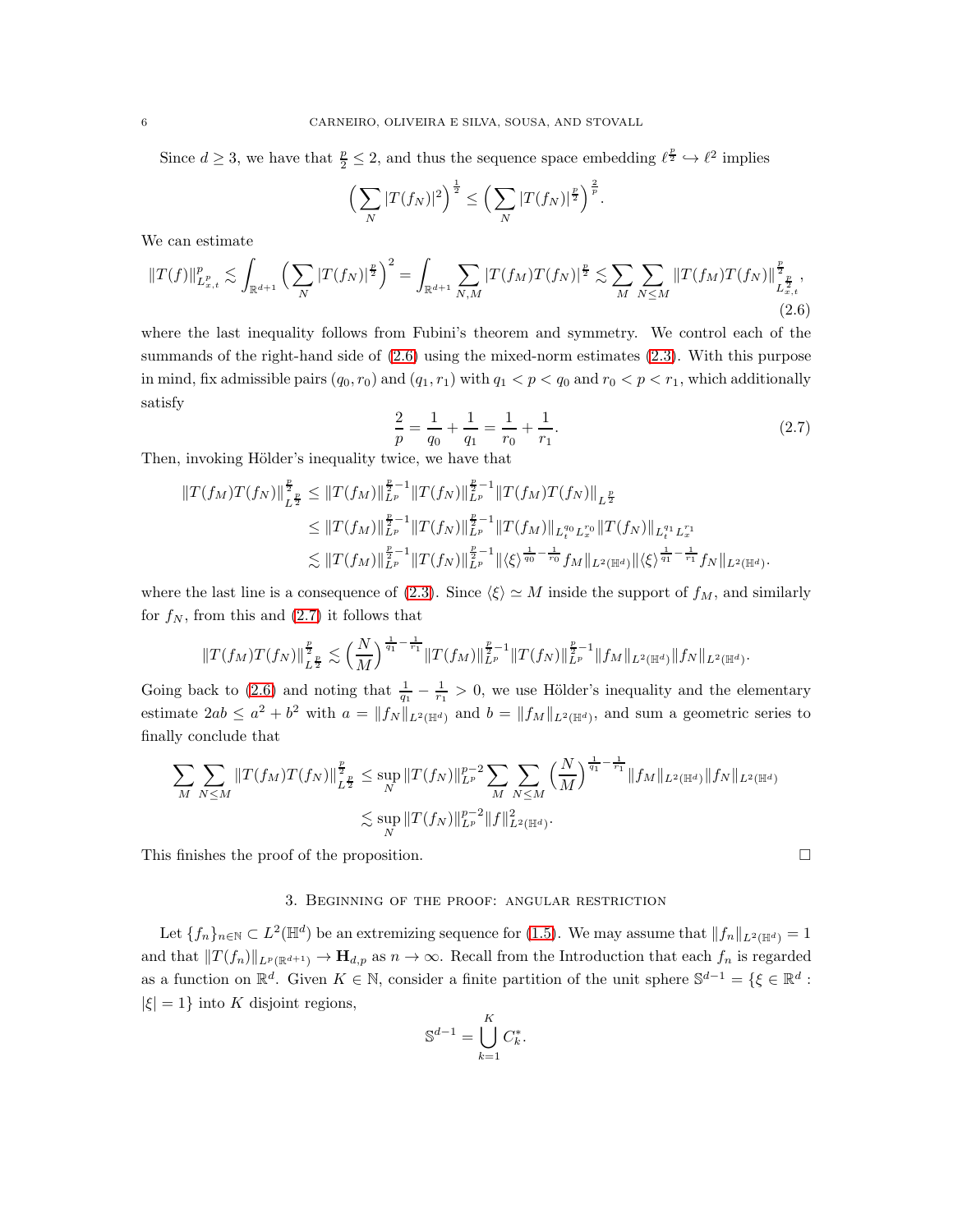Given a function  $f: \mathbb{R}^d \to \mathbb{C}$ , let  $f^{(k)} := f \mathbb{1}_{R_k}$ , where  $R_k = \{ \xi \in \mathbb{R}^d : \xi / |\xi| \in C_k^* \}$ . In this way we split  $\mathbb{R}^d$  into K angular sectors. The triangle inequality implies

$$
||T(f_n)||_{L^p(\mathbb{R}^{d+1})} \leq \sum_{k=1}^K ||T(f_n^{(k)})||_{L^p(\mathbb{R}^{d+1})}.
$$

Observe that, possibly after extraction of a subsequence, there exists  $k_0 \in \{1, 2, ..., K\}$  such that  ${f_n^{(k_0)}\}_{n\in\mathbb{N}}$  is a *quasi-extremizing sequence* for [\(1.5\)](#page-1-0). By this we mean that  $||f_n^{(k_0)}||_{L^2(\mathbb{H}^d)} \leq 1$ , and

<span id="page-6-1"></span>
$$
||T(f_n^{(k_0)})||_{L^p(\mathbb{R}^{d+1})} \ge \delta_1,\tag{3.1}
$$

for every  $n \in \mathbb{N}$  and some universal  $\delta_1 > 0$  (we may take for instance  $\delta_1 = \frac{\mathbf{H}_{d,p}}{2K}$  $\frac{\mathbf{1}_{d,p}}{2K}).$ 

Under these circumstances, we will establish the existence of a universal ball  $B \subset \mathbb{R}^d$  centered at the origin, a universal  $\delta_2 > 0$ , and a sequence of Lorentz transformations  ${L_n}_{n \in \mathbb{N}}$  such that

$$
||L_n^* f_n^{(k_0)}||_{L^2(B)} \ge \delta_2,
$$

for every  $n \in \mathbb{N}$ . This naturally implies

$$
||L_n^*f_n||_{L^2(B)} \ge \delta_2,
$$

for every  $n \in \mathbb{N}$ . The latter inequality is of the sort which is required in order to invoke the machinery from [\[3,](#page-18-0) Section 6] and conclude the proof of Theorem [1.](#page-2-0)

Throughout the upcoming Sections [4](#page-6-0) and [5](#page-10-0) we will thus assume that our functions are supported in a small angular region  $R_1$  (the corresponding  $C_1^* \subset \mathbb{S}^{d-1}$  is described at the beginning of Section [4\)](#page-6-0). Henceforth, such functions will be referred to as admissible.

## 4. Caps, sectors and bilinear estimates

<span id="page-6-0"></span>As mentioned in the Introduction, one of the key ingredients in the proof of Theorem [1](#page-2-0) is the use of tools from bilinear restriction theory. Classical works on the topic include [\[17,](#page-19-9) [18,](#page-19-10) [20\]](#page-19-11).

In this section, we define the appropriate geometric regions and the notion of separation between them, and establish the bilinear restriction estimates that will be of relevance in the sequel.

4.1. Definition of dyadic regions. Let  $d \geq 3$  be a fixed dimension. Consider the  $(d-1)$ dimensional cube

$$
C_1 = \{ \eta = (\eta_1, \eta_2, \dots, \eta_{d-1}) \in \mathbb{R}^{d-1} : |\eta_i| \le \ell, \ i = 1, 2, \dots, d-1 \}
$$

of sidelength  $2\ell$  centered at the origin. The quantity  $\ell < \frac{1}{4}$  is a small fixed number which depends only on the dimension d, and shall be appropriately chosen in due course. Given a dyadic number  $M \in 2^{\mathbb{Z}_{\leq 0}}$ , let  $\Gamma_M$  denote the usual dyadic decomposition of the cube  $C_1$  into cubes of sidelength  $2\ell M$  on  $\mathbb{R}^{d-1}$ . In particular,  $\Gamma_1 = \{C_1\}$ , and  $\Gamma_M$  consists of  $M^{-(d-1)}$  essentially disjoint cubes (i.e. the intersection of any two distinct cubes is a Lebesgue null-set). Let  $* : C_1 \to \mathbb{S}^{d-1}$  be the lift of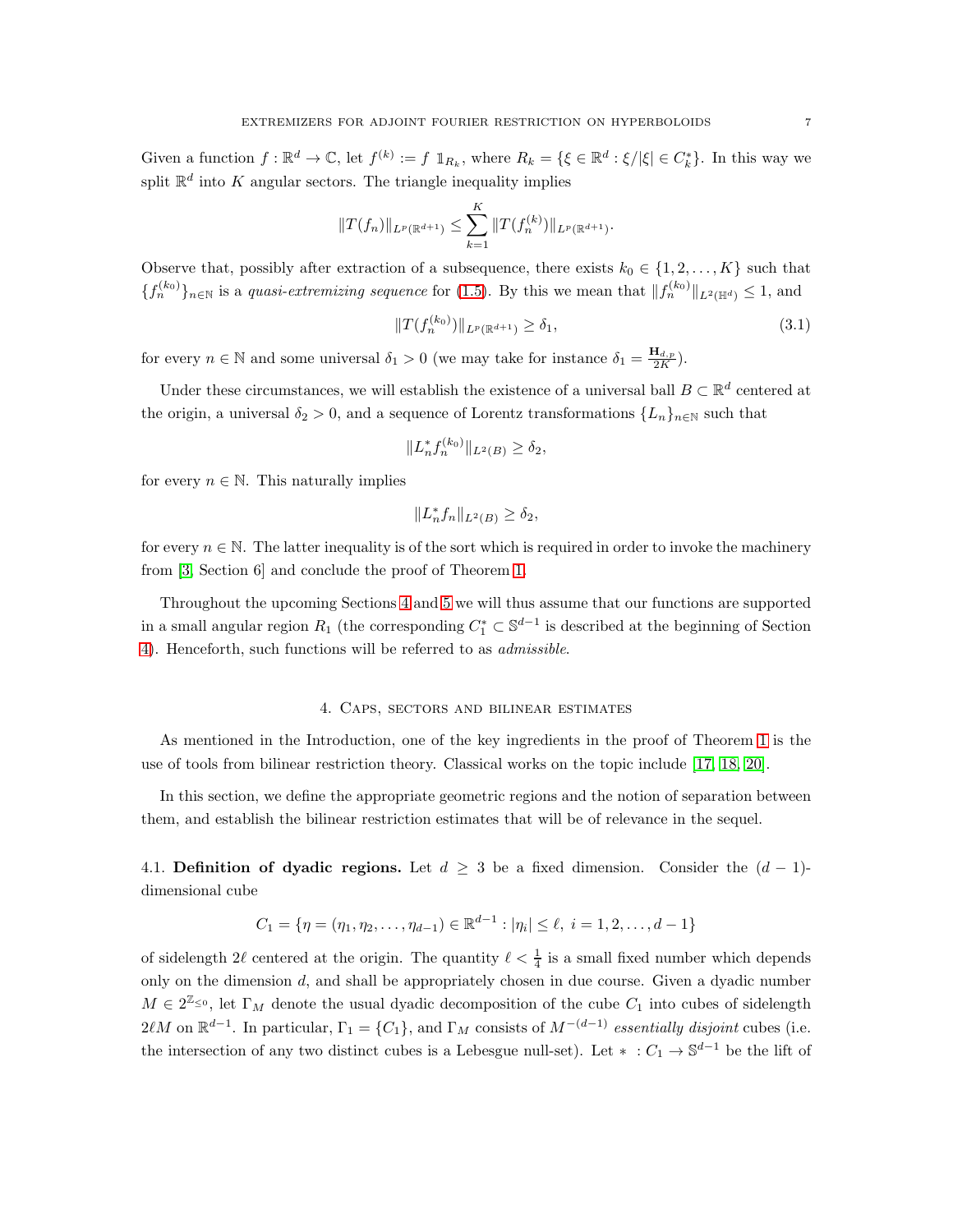a point in  $C_1$  to a point in the unit sphere  $\mathbb{S}^{d-1} \subset \mathbb{R}^d$ , defined via

$$
\eta^* = (\eta, (1 - |\eta|^2)^{\frac{1}{2}}).
$$

For each cube  $Q \in \Gamma_M$ , let

<span id="page-7-2"></span>
$$
Q^* = \{\eta^* : \eta \in Q\}
$$

denote the lift of the cube  $Q$ , and let  $\Gamma_M^*$  denote the collection of the lifted cubes of  $\Gamma_M$ .

For the purposes of the present construction, we may think of distances in  $C_1^* \subset \mathbb{S}^{d-1} \subset \mathbb{R}^d$  as being almost the same as Euclidean distances in  $C_1 \subset \mathbb{R}^{d-1}$ . More precisely, given any constant  $\varepsilon_1 > 0$ , we may choose  $\ell = \ell(d, \varepsilon_1) > 0$  sufficiently small, such that

$$
|\eta - \zeta| \le \text{dist}(\eta^*, \zeta^*) \le (1 + \varepsilon_1) |\eta - \zeta| \tag{4.1}
$$

for all  $\eta, \zeta \in C_1 \subset \mathbb{R}^{d-1}$ . Here  $|\cdot|$  denotes Euclidean distance in  $\mathbb{R}^{d-1}$ , and  $dist(\cdot, \cdot)$  denotes the geodesic distance on  $\mathbb{S}^{d-1} \subset \mathbb{R}^d$ . We may take for instance  $\varepsilon_1 = \frac{1}{100}$ .

Given  $N\in 2^{\mathbb{Z}_{\geq 0}},$  define the restricted dyadic annulus

$$
\mathcal{A}_N := \left\{ \xi \in \mathbb{R}^d : \frac{1}{2}N \le |\xi| \le 2N \text{ and } \xi/|\xi| \in C_1^* \right\},\tag{4.2}
$$

and set  $A_1 := \{ \xi \in \mathbb{R}^d : |\xi| \leq 2 \text{ and } \xi / |\xi| \in C_1^* \}.$ 

Given  $N \in 2^{\mathbb{Z}_{\geq 0}}$ , let  $r \in 2^{\mathbb{Z}}$  be such that  $0 < r \leq N$ . If  $0 < r \leq 1$ , then we further decompose the restricted annulus  $A_N$  into an essentially disjoint union of regions

$$
\mathcal{A}_N^{(j)} := \left\{ \xi \in \mathcal{A}_N : \frac{1}{2} N(1 + 3jr) \le |\xi| \le \frac{1}{2} N(1 + 3(j + 1)r) \right\},\tag{4.3}
$$

for  $j \in J := \{0, 1, \ldots, r^{-1} - 1\}$ . If  $1 < r \le N$ , then we unify the notation below by letting  $J = \{0\}$ and  $\mathcal{A}_N^{(0)} := \mathcal{A}_N$ . In both cases we then have that  $\#J = \max\{1, r^{-1}\}.$ 

Given  $N \in 2^{\mathbb{Z}_{\geq 0}},$  and  $r \in 2^{\mathbb{Z}}$  such that  $0 < r \leq N$ , let  $M = r/N$  and consider

$$
\mathcal{D}_{N,r} := \left\{ \kappa_{N,r}^{j,k} : (j,k) \in J \times \{1,2,\ldots,M^{-(d-1)}\} \right\},\
$$

where the regions  $\kappa = \kappa_{N,r}^{j,k}$  are defined as

<span id="page-7-0"></span>
$$
\kappa_{N,r}^{j,k} := \{ \xi \in \mathcal{A}_N^{(j)} : \xi / |\xi| \in Q_k^* \},\tag{4.4}
$$

and  $Q_k^*$  is a cube in the collection  $\Gamma_M^*$ . The center of a region  $\kappa = \kappa_{N,r}^{j,k}$  as in [\(4.4\)](#page-7-0) is defined to be

<span id="page-7-1"></span>
$$
c(\kappa) := \frac{1}{2}N\left(1 + 3\min\{1, r\}(j + \frac{1}{2})\right)\omega_k^*,\tag{4.5}
$$

where  $\omega_k^* \in \mathbb{S}^{d-1}$  is the lift of the center  $\omega_k$  of the cube  $Q_k \in \Gamma_M$ .

If  $0 < r \leq 1$ , then an element of  $\mathcal{D}_{N,r}$  is called an r-cap at scale N. If  $1 < r \leq N$ , then an element of  $\mathcal{D}_{N,r}$  is called an *r-sector at scale N*. The Lebesgue measure of an *r*-cap at scale N is comparable to  $Nr^d$ , and the Lebesgue measure of an r-sector at scale N is comparable to  $Nr^{d-1}$ .

By a region we will continue to mean a set which is either a cap or a sector. For fixed  $N, r$ , the regions in  $\mathcal{D}_{N,r}$  are essentially disjoint. If  $r < N$ , then each  $\kappa \in \mathcal{D}_{N,r}$  is contained in a unique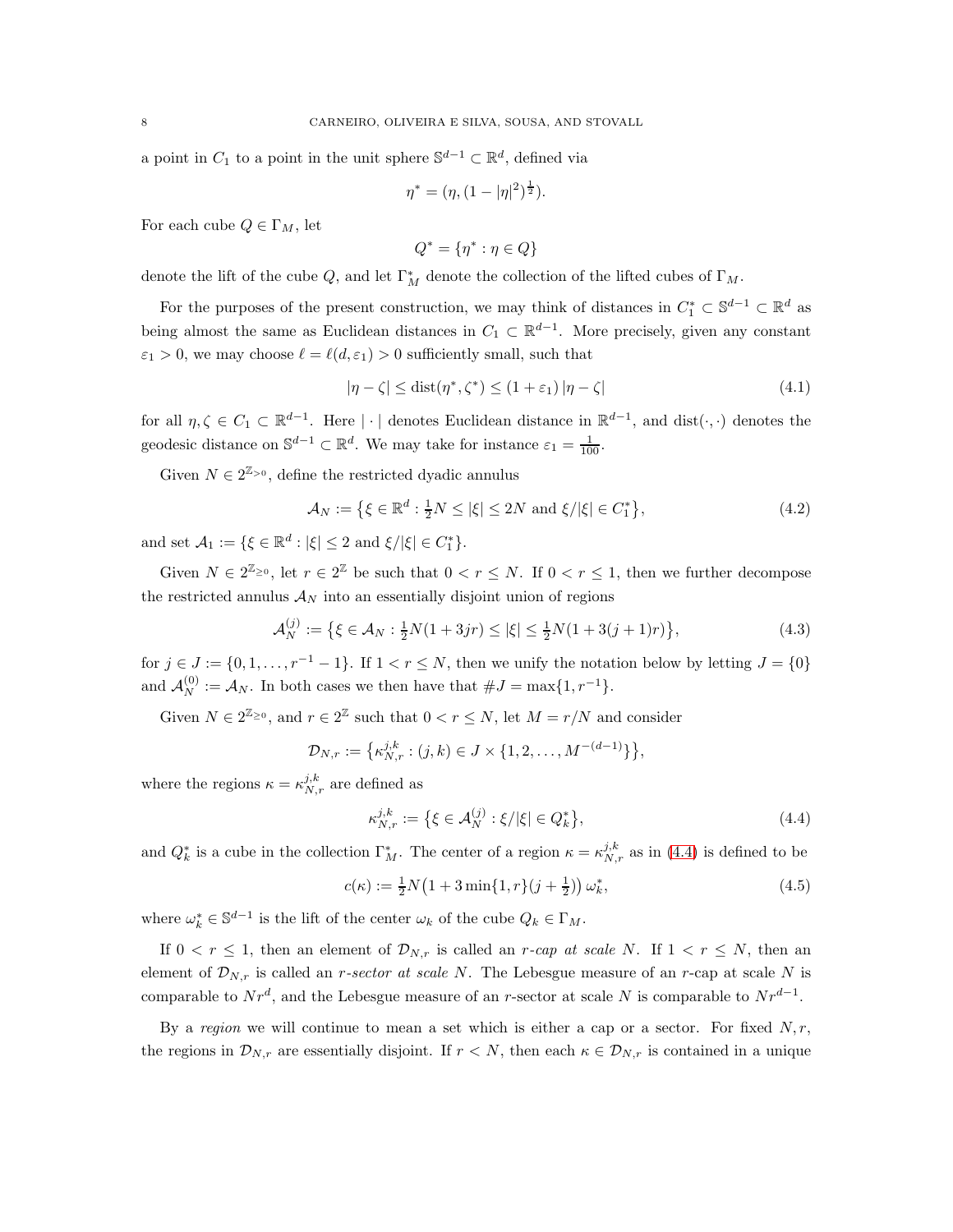$\kappa^{\circ} \in \mathcal{D}_{N,2r}$ , and we refer to  $\kappa^{\circ}$  as the parent of  $\kappa$ . In a similar spirit, each  $\kappa \in \mathcal{D}_{N,r}$  has either  $2^{d-1}$ or  $2^d$  *children*, according to the change of regime when  $r = 1$ .

The construction outlined above can be regarded as a hybrid between a dyadic decomposition on  $\mathbb{R}^d$  (caps) and on  $\mathbb{R}^{d-1}$  (sectors), and is convenient to treat the elliptic and conic regimes in a unified way.

4.2. Separated regions. We call two regions *adjacent* if their closures intersect, possibly at boundary points. We say that two regions  $\kappa, \kappa' \in \mathcal{D}_{N,r}$  are separated, and write  $\kappa \sim \kappa' \in \mathcal{D}_{N,r}$ , if  $\kappa, \kappa'$  are not adjacent, their parents are not adjacent, their 2-parents (i.e. grandparents) are not adjacent,  $\dots$ , their  $(d-1)$ -parents are not adjacent, and their d-parents are adjacent. Naturally, this assumes that  $r \leq N/2^d$ , so that  $\kappa, \kappa'$  indeed have ancestors up to the d-th generation. The main reason why we climb up d degrees in the genealogical tree when defining separation is to ensure that certain naturally arising geometric regions which contain  $\kappa, \kappa'$  are also "separated". In fact, as will become clear from the proof below, around k generations up in the tree with  $k \approx \log_2 d$  would morally suffice.

If  $\kappa, \kappa' \in \mathcal{D}_{N,r}$  are separated regions, then either: (i) the angular distance between  $c(\kappa)$  and  $c(\kappa')$ (which is  $\simeq N|\omega_k^* - \omega_{k'}^*|$ ) is comparable to r; or (ii) the radial distance between  $c(\kappa)$  and  $c(\kappa')$  is comparable to Nr. Note that option (ii) is only available if  $0 < r < 2^{-d}$ .

Defining the regions and the separation between them in this way, we ensure that the union in the forthcoming expression [\(5.25\)](#page-16-0) is essentially disjoint, an important step in the proof of the refined Strichartz estimate.

4.3. **Bilinear estimates.** If  $\kappa \in \mathcal{D}_{N,r}$  is a dyadic region as defined in the previous subsection, then we set  $f_{\kappa} := f \mathbb{1}_{\kappa}$ . The main result of this section is the following.

**Proposition 3.** Let  $d \geq 3$  and  $\frac{2(d+2)}{d} \leq p \leq \frac{2(d+1)}{d-1}$  $\frac{(a+1)}{d-1}$ . Then there exists an exponent  $1 \leq s < 2$ , which can be taken arbitrarily close to 2, for which the following bilinear extension estimates hold, uniformly in N, r, f, g. Let  $f, g \in L^2(\mathbb{R}^d)$  be admissible functions, and let  $N \geq 1$  be a dyadic number.

(i) If  $0 < r \leq 1$  is a dyadic number, and  $\kappa \sim \kappa' \in \mathcal{D}_{N,r}$ , then

<span id="page-8-0"></span>
$$
||T(f_{\kappa})T(g_{\kappa'})||_{L^{\frac{p}{2}}(\mathbb{R}^{d+1})} \lesssim_{s} N^{-\frac{2}{s}} r^{\frac{2d}{s'} - \frac{2(d+2)}{p}} ||f_{\kappa}||_{L^{s}(\mathbb{R}^{d})} ||g_{\kappa'}||_{L^{s}(\mathbb{R}^{d})}.
$$
\n(4.6)

(ii) If  $1 < r \leq N$  is a dyadic number, and  $\kappa \sim \kappa' \in \mathcal{D}_{N,r}$ , then

<span id="page-8-1"></span>
$$
||T(f_{\kappa})T(g_{\kappa'})||_{L^{\frac{p}{2}}(\mathbb{R}^{d+1})} \lesssim_{s} N^{-\frac{2}{s}} r^{\frac{2(d-1)}{s'}-\frac{2(d+1)}{p}} ||f_{\kappa}||_{L^{s}(\mathbb{R}^{d})} ||g_{\kappa'}||_{L^{s}(\mathbb{R}^{d})}.
$$
 (4.7)

*Proof.* We first establish the estimate in the elliptic regime  $0 < r \leq 1$ . The proof consists of a rescaling of the bilinear extension result of Tao [\[17\]](#page-19-9). We start by constructing affine transformations that map separated caps  $\kappa \sim \kappa' \in \mathcal{D}_{N,r}$  into unit separated regions.

Boosted caps. Let  $N \ge 1$  and  $0 < r \le 1$  be dyadic numbers, and let  $\kappa \sim \kappa' \in \mathcal{D}_{N,r}$ . Let  $\tilde{\kappa}, \tilde{\kappa}'$ denote the *lifts* of the caps  $\kappa, \kappa'$  into the hyperboloid  $\mathbb{H}^d$ , defined as

<span id="page-8-2"></span>
$$
\widetilde{\kappa} = \{ (\xi, \langle \xi \rangle) : \xi \in \kappa \}, \qquad \widetilde{\kappa}' = \{ (\xi, \langle \xi \rangle) : \xi \in \kappa' \}. \tag{4.8}
$$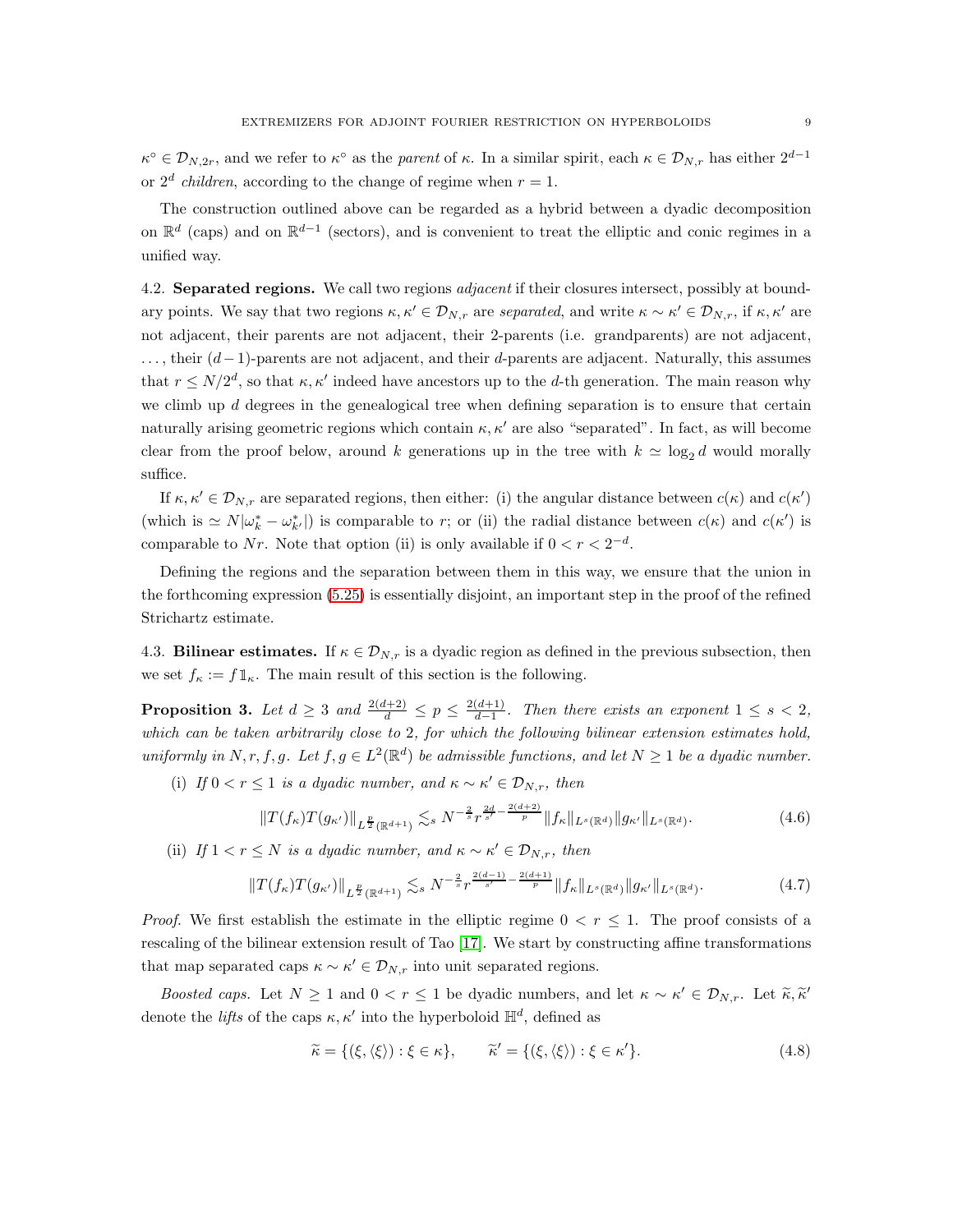Let  $\xi_0 = c(\kappa)$  denote the center of the cap  $\kappa$  as in [\(4.5\)](#page-7-1), and let  $L_{\xi_0}$  be the Lorentz transformation defined in [\(2.1\)](#page-3-1) with  $\nu = \xi_0$ . Then  $L_{\xi_0}$  maps  $\tilde{\kappa}, \tilde{\kappa}'$  into the lifts  $\tilde{\lambda}, \tilde{\lambda}'$  of sets  $\lambda := L_{\xi_0}^{\flat}(\kappa)$  and  $\lambda' := L^{\flat}_{\xi_0}(\kappa')$  which are contained in r-separated cubes of sidelength comparable to r. Moreover, we can take the center of the cube containing  $\lambda$  to be  $L^{\flat}_{\xi_0}(\xi_0) = 0$ . Recall that the Lorentz boost  $L_{\xi_0}$  is volume preserving,  $\det(L_{\xi_0}) = 1$ . Moreover, on  $\kappa \cup \kappa'$ , the map  $L_{\xi_0}^{\flat}$  has Jacobian determinant  $\det(DL_{\xi_0}^{\flat}) \simeq N^{-1}.$ 

*Parabolic rescaling*. The region  $\{(\xi,\langle \xi \rangle) \in \mathbb{R}^d \times \mathbb{R} : |\xi| \lesssim 1\}$  is of elliptic type, in the terminology of [\[17,](#page-19-9) Section 9]. The parabolic rescaling

$$
P_r(\xi,\tau):=\big(\tfrac{\xi}{r},\tfrac{\tau-1}{r^2}\big),
$$

maps the lifts  $\lambda, \lambda'$  defined above to the lifts  $\tilde{\rho}, \tilde{\rho}'$  into the compact hypersurface

<span id="page-9-0"></span>
$$
\Sigma_r := \left\{ \left( \xi, \frac{\langle r\xi \rangle - 1}{r^2} \right) : |\xi| \lesssim 1 \right\} \tag{4.9}
$$

of  $O(1)$ -separated sets  $\rho, \rho'$  of diameter comparable to 1. Let  $P_r^{\flat}: \mathbb{R}^d \to \mathbb{R}^d$  denote the map  $\xi \mapsto r^{-1}\xi$ , whose Jacobian determinant satisfies  $\det(DP_r^{\flat}) = r^{-d}$ . Note that  $P_{r-1}^{\flat} \circ P_r^{\flat} = \text{Id}$ , and that  $P_r$  is an affine map whose linear part has determinant equal to  $r^{-(d+2)}$ .

Bilinear extension of caps. With  $\rho, \rho'$  as defined above, set  $f_{\rho} := f \mathbb{1}_{\rho}$  and  $g_{\rho'} := g \mathbb{1}_{\rho'}$ . Let  $\mathcal{E}_r$ denote the Fourier extension operator associated to the hypersurface  $\Sigma_r$  defined in [\(4.9\)](#page-9-0),

$$
\mathcal{E}_r(f)(x,t) := \int_{\mathbb{R}^d} e^{ix\cdot\xi} e^{it\Phi_r(\xi)} f(\xi) \,\mathrm{d}\xi,
$$

with phase function given by  $\Phi_r(\xi) := \frac{\langle r\xi\rangle - 1}{r^2}$ . The hypersurfaces  $\{\Sigma_r\}_{0 \le r \le 1}$  are uniformly elliptic in the sense of [\[18\]](#page-19-10). As a consequence of Tao's bilinear extension theorem for general elliptic hypersurfaces [\[17,](#page-19-9) Section 9], the estimate

<span id="page-9-3"></span>
$$
\|\mathcal{E}_r(f_\rho)\mathcal{E}_r(g_{\rho'})\|_{L^q} \lesssim \|f_\rho\|_{L^2} \|g_{\rho'}\|_{L^2}, \qquad q > \frac{d+3}{d+1},\tag{4.10}
$$

holds, uniformly in  $0 < r \leq 1$ . Using the Riesz–Thörin convexity theorem to interpolate the latter inequality with the trivial estimate

$$
\|\mathcal{E}_r(f_\rho)\mathcal{E}_r(g_{\rho'})\|_{L^\infty} \le \|f_\rho\|_{L^1} \|g_{\rho'}\|_{L^1},\tag{4.11}
$$

we conclude the existence of  $s_0 < 2$ , such that

<span id="page-9-1"></span>
$$
\|\mathcal{E}_r(f_\rho)\mathcal{E}_r(g_{\rho'})\|_{L^{\frac{p}{2}}}\lesssim \|f_\rho\|_{L^s}\|g_{\rho'}\|_{L^s},\tag{4.12}
$$

for every  $s \in (s_0, 2)$ . We claim that [\(4.6\)](#page-8-0) follows from [\(4.12\)](#page-9-1) by a standard change of variables, which we now present in detail. Start by noting that  $f_{\rho} = f_{\kappa} \circ L^{\flat}_{-\xi_0} \circ P^{\flat}_{r^{-1}}$ . It follows that

<span id="page-9-2"></span>
$$
||f_{\rho}||_{L^{s}}^{s} = \int_{\rho} |f_{\kappa}(L_{-\xi_{0}}^{b} \circ P_{r^{-1}}^{b}(\xi))|^{s} d\xi \simeq (Nr^{d})^{-1} ||f_{\kappa}||_{L^{s}}^{s}, \qquad (4.13)
$$

since on  $\kappa$  the change of variables  $\xi = (P_r^{\flat} \circ L_{\xi_0}^{\flat})(\zeta)$  has Jacobian determinant comparable to

$$
\det(DP_r^{\flat})\det(DL_{\xi_0}^{\flat})\simeq r^{-d}N^{-1}.
$$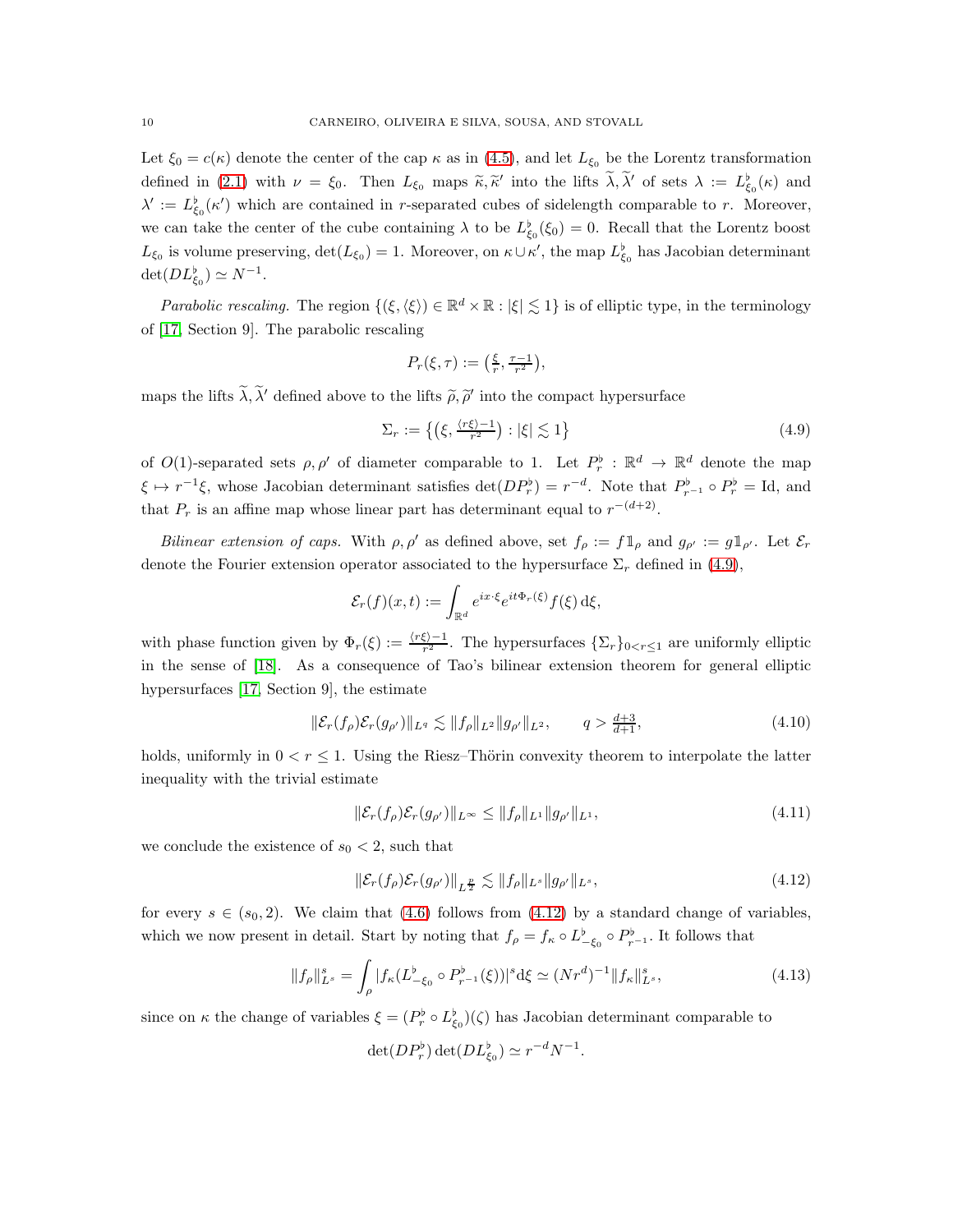On the other hand, a straightforward computation shows that

$$
\mathcal{E}_r(f_\rho)(x,t) = r^{-d} e^{-i\frac{t}{r^2}} \int_{\mathbb{R}^{d+1}} e^{i(\frac{x}{r},\frac{t}{r^2})\cdot(\xi,\tau)} f_\kappa(L_{-\xi_0}(\xi,\tau)) \, \delta\left(\tau^2 - \langle \xi \rangle^2\right) \langle \xi \rangle \, \mathrm{d}\xi \, \mathrm{d}\tau,
$$

and so another change of variables  $L_{-\xi_0}(\xi, \tau) = (\xi', \tau')$  yields

$$
\mathcal{E}_r(f_\rho)(x,t) = r^{-d} e^{-i\frac{t}{r^2}} \int_{\mathbb{R}^d} e^{iL_{\xi_0}^T(\frac{x}{r},\frac{t}{r^2})\cdot(\xi,\langle\xi\rangle)} f_\kappa(\xi) \langle L_{\xi_0}^{\flat}(\xi) \rangle \frac{\mathrm{d}\xi}{\langle\xi\rangle}.
$$

This in turn can be rewritten as

$$
\mathcal{E}_r(f_\rho)(x,t) = r^{-d}e^{-i\frac{t}{r^2}}T(f_\kappa\langle L^{\flat}_{\xi_0}(\cdot)\rangle)(L^T_{\xi_0}(\frac{x}{r},\frac{t}{r^2})),
$$

and so, in particular,

$$
|\mathcal{E}_r(f_\rho)(x,t)| = r^{-d} |T(f_\kappa \langle L^{\flat}_{\xi_0}(\cdot) \rangle) ((L^T_{\xi_0} \circ D_r)(x,t))|,
$$

where  $D_r$  denotes the parabolic dilation  $D_r(x,t) := (\frac{x}{r}, \frac{t}{r^2})$ . It follows that

<span id="page-10-1"></span>
$$
\left\| \mathcal{E}_r(f_\rho) \mathcal{E}_r(g_{\rho'}) \right\|_{L^{\frac{p}{2}}}^{\frac{p}{2}} = r^{-dp} r^{d+2} \left\| T(f_\kappa \langle L^{\flat}_{\xi_0}(\cdot) \rangle) T(g_{\kappa'} \langle L^{\flat}_{\xi_0}(\cdot) \rangle) \right\|_{L^{\frac{p}{2}}}^{\frac{p}{2}}.
$$
\n(4.14)

Since  $\langle L_{\xi_0}^{\flat}(\xi)\rangle \simeq 1$  if  $\xi \in \kappa \cup \kappa'$ , inequality [\(4.6\)](#page-8-0) is now easily seen to follow from [\(4.12\)](#page-9-1), [\(4.13\)](#page-9-2) and [\(4.14\)](#page-10-1). This concludes the verification of the elliptic case.

For the conic case  $1 < r \leq N$ , we can follow a similar path, invoking either Wolff's bilinear estimates for the cone [\[20\]](#page-19-11) or a variant on Tao's estimates for the paraboloid noted in [11]. We choose to take a shortcut, noting that Candy's recent work [\[2\]](#page-18-1) on bilinear restriction estimates for general phases already implies the adequate rescaled substitute of [\(4.10\)](#page-9-3) in the conic regime. More precisely, [\[2,](#page-18-1) Theorem 1.10] specializes to the inequality

$$
||T(f_{\kappa})T(g_{\kappa'})||_{L^q} \lesssim N^{-1}r^{d-1-\frac{d+1}{q}}||f_{\kappa}||_{L^2}||g_{\kappa'}||_{L^2}, \quad q > \frac{d+3}{d+1}.
$$
 (4.15)

As before, this can be interpolated with the trivial

$$
||T(f_{\kappa})T(g_{\kappa'})||_{L^{\infty}} \lesssim N^{-2}||f_{\kappa}||_{L^{1}}||g_{\kappa'}||_{L^{1}}
$$

to yield  $(4.7)$ . The proof is now complete.

### 5. A refined Strichartz estimate

<span id="page-10-0"></span>There exists a well-established program, using tools from Littlewood–Paley theory, Whitneytype decompositions and quasi-orthogonality, to derive refined inequalities of Strichartz type from bilinear restriction estimates, see for instance the works [\[1,](#page-18-2) [9,](#page-19-12) [10,](#page-19-6) [14\]](#page-19-7).

The goal of this section is to establish the following refinement of inequality [\(1.5\)](#page-1-0) which holds for admissible functions in each dyadic annulus.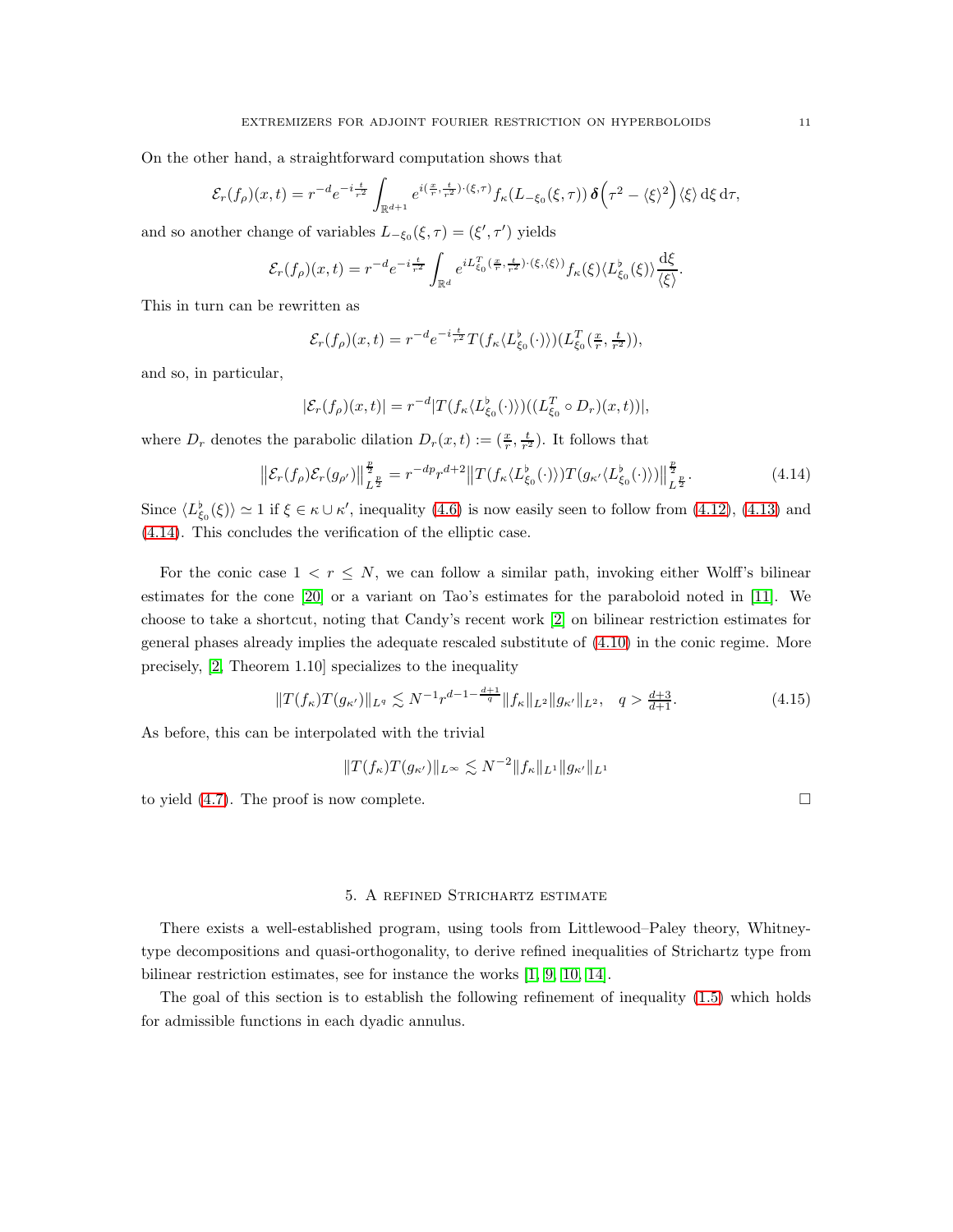<span id="page-11-0"></span>**Theorem 4.** Let  $d \geq 3$  and  $\frac{2(d+2)}{d} \leq p \leq \frac{2(d+1)}{d-1}$  $\frac{(d+1)}{d-1}$ . Then there exists  $\gamma \in (0, 1-\frac{2}{p})$  such that the following inequality holds

$$
||T(f_N)||_{L^p(\mathbb{R}^{d+1})}^p \lesssim \left[ \sup_{0 < r \le 1} (r^d)^{(\frac{p}{2} - \frac{d+2}{d})(1-\gamma)} \left( \sup_{\kappa \in \mathcal{D}_{N,r}} ||T(f_\kappa)||_{L^p(\mathbb{R}^{d+1})}^{p\gamma} \right) \right] + \sup_{1 < r \le N} (r^{d-1})^{(\frac{p}{2} - \frac{d+1}{d-1})(1-\gamma)} \left( \sup_{\kappa \in \mathcal{D}_{N,r}} ||T(f_\kappa)||_{L^p(\mathbb{R}^{d+1})}^{p\gamma} \right) \Big] ||f_N||_{L^2(\mathbb{H}^d)}^{p(1-\gamma)}, \tag{5.1}
$$

for every dyadic number  $N \geq 1$  and admissible function  $f \in L^2(\mathbb{H}^d)$ .

*Remark.* Both exponents in  $r$  appearing on the right-hand side of inequality  $(5.1)$  are favorable:  $\frac{p}{d} - \frac{d+2}{d} \ge 0$  (in case  $r \le 1$ ) and  $\frac{p}{2} - \frac{d+1}{d-1} \le 0$  (in case  $r > 1$ ), with strict inequality except for the case of endpoint exponents.

We start with two technical lemmata which bound certain quantities that will naturally appear in the course of the proof of Theorem [4.](#page-11-0)

<span id="page-11-6"></span>**Lemma 5.** Let  $d \ge 3$  and  $\frac{2(d+2)}{d} \le p \le \frac{2(d+1)}{d-1}$  $\frac{(a+1)}{d-1}$ . Then the following inequality holds

<span id="page-11-4"></span>
$$
\Big\| \sum_{0 < r \le N} \sum_{\kappa \sim \kappa' \in \mathcal{D}_{N,r}} T(f_{\kappa}) T(f_{\kappa'}) \Big\|_{L^{\frac{p}{2}}(\mathbb{R}^{d+1})}^{\frac{p}{2}} \lesssim \sum_{0 < r \le N} \sum_{\kappa \sim \kappa' \in \mathcal{D}_{N,r}} \left\| T(f_{\kappa}) T(f_{\kappa'}) \right\|_{L^{\frac{p}{2}}(\mathbb{R}^{d+1})}^{\frac{p}{2}},\tag{5.2}
$$

for every dyadic number  $N \geq 1$  and admissible function  $f \in L^2(\mathbb{H}^d)$ .

*Proof.* Let  $\kappa \in \mathcal{D}_{N,r}$  be given, and let  $\xi_0 = c(\kappa)$  denote its center as in [\(4.5\)](#page-7-1). For every  $\xi \in \kappa$ , one easily checks that

<span id="page-11-1"></span>
$$
||\xi| - |\xi_0|| \lesssim \min\{1, r\}N,\tag{5.3}
$$

<span id="page-11-3"></span><span id="page-11-2"></span>
$$
\left(|\xi||\xi_0| - \xi \cdot \xi_0\right)^{\frac{1}{2}} \lesssim r. \tag{5.4}
$$

Indeed, inequality  $(5.3)$  follows from the fact that the length along the radial direction of r-caps and r-sectors at scale N is comparable to rN and to N, respectively, and inequality  $(5.4)$  amounts to the fact that the angle between the vectors  $\xi$  and  $\xi_0$  is  $O(\frac{r}{N})$ . Now, given  $\kappa \sim \kappa' \in \mathcal{D}_{N,r}$ , with corresponding centers  $\xi_0 = c(\kappa)$  and  $\xi'_0 = c(\kappa')$ , the following estimate follows from the definition of the separation relation ∼:

<span id="page-11-5"></span>
$$
\frac{||\xi_0| - |\xi'_0||}{N^2} + \frac{(|\xi_0||\xi'_0| - \xi_0 \cdot \xi'_0)^{\frac{1}{2}}}{N} \simeq \frac{r}{N}.
$$
\n(5.5)

Let  $\tilde{\kappa}$  and  $\tilde{\kappa}'$  be the lifts of the regions  $\kappa$  and  $\kappa'$  into the hyperboloid  $\mathbb{H}^d$  as defined in [\(4.8\)](#page-8-2).

We aim to use [\[14,](#page-19-7) Lemma 2.2] (which is a slightly more general version of [\[9,](#page-19-12) Lemma A.9] and [\[18,](#page-19-10) Lemma 6.1]) to obtain the quasi-orthogonality proposed in [\(5.2\)](#page-11-4). Our first task is to understand the geometry of the sumset

$$
\widetilde{\kappa} + \widetilde{\kappa}' = \left\{ (\xi + \xi', \langle \xi \rangle + \langle \xi' \rangle) : (\xi, \xi') \in \kappa \times \kappa' \right\} \subset \mathbb{R}^{d+1}.
$$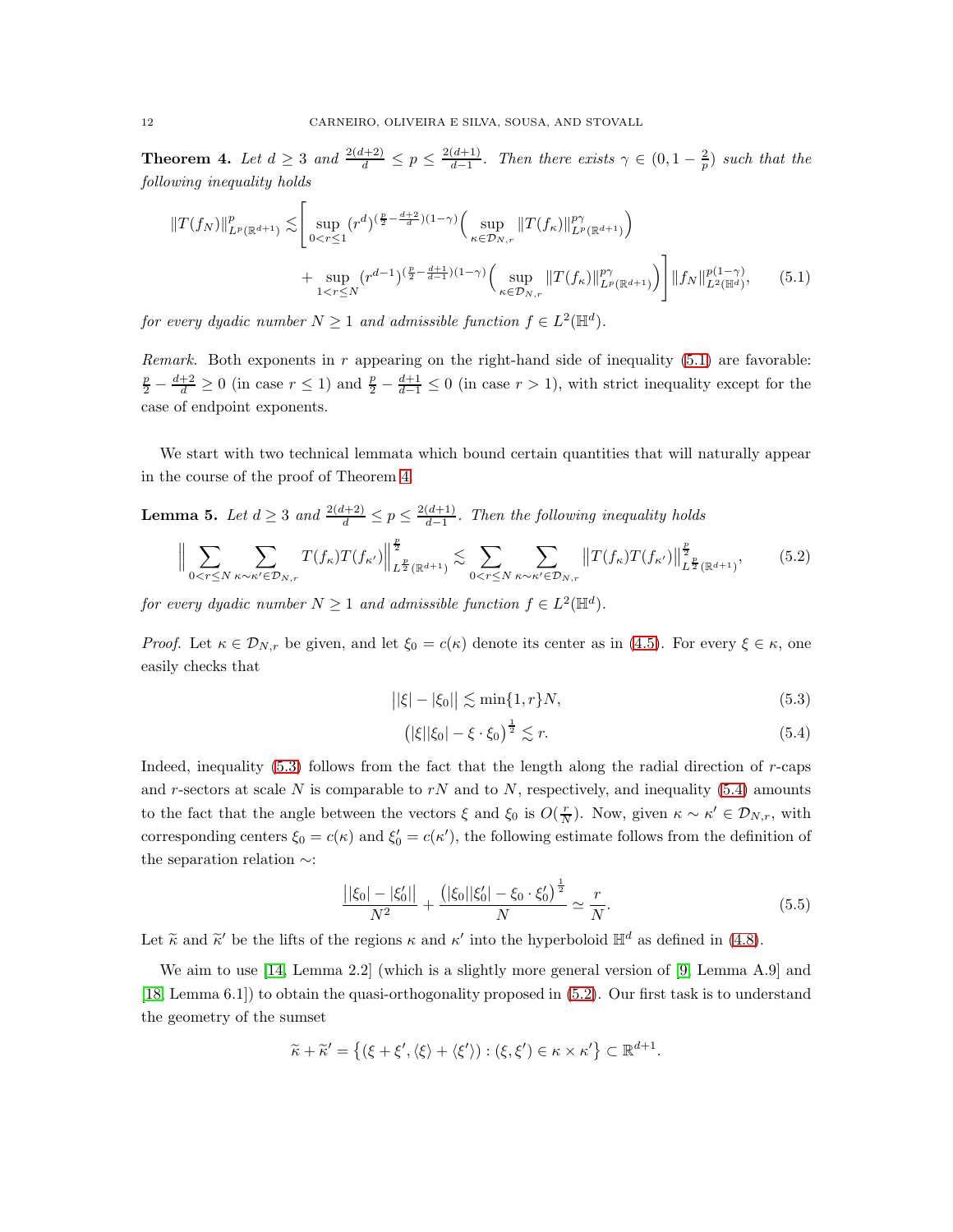Using  $(5.3)$  $(5.3)$  $(5.3)$ ,  $(5.4)$  and  $(5.5)$ , one may reason as in [\[3,](#page-18-0) Proof of Prop. 15] to further check that<sup>3</sup>

<span id="page-12-3"></span><span id="page-12-2"></span><span id="page-12-1"></span>
$$
\langle \xi \rangle + \langle \xi' \rangle - \langle \xi + \xi' \rangle_2 \simeq \frac{r^2}{N},\tag{5.6}
$$

$$
||\xi + \xi'| - |\xi_0 + \xi'_0|| \lesssim \min\{1, r\}N,\tag{5.7}
$$

$$
\left( |\xi + \xi'| |\xi_0 + \xi'_0| - (\xi + \xi') \cdot (\xi_0 + \xi'_0) \right)^{\frac{1}{2}} \lesssim r.
$$
\n(5.8)

Step 1. Observe that [\(5.6\)](#page-12-1), [\(5.7\)](#page-12-2) and [\(5.8\)](#page-12-3) imply that the sumsets  $\tilde{\kappa} + \tilde{\kappa}'$  are almost disjoint, in the following sense: There exists a universal constant such that, for any pair  $(\kappa, \kappa')$  with  $\kappa \sim \kappa' \in \mathcal{D}_{N,r}$ , the number of pairs  $(\rho, \rho')$  with  $\rho \sim \rho' \in \mathcal{D}_{N,s}$  and

<span id="page-12-4"></span>
$$
(\tilde{\kappa} + \tilde{\kappa}') \cap (\tilde{\rho} + \tilde{\rho}') \neq \emptyset \tag{5.9}
$$

is bounded by this constant. In fact, if [\(5.9\)](#page-12-4) occurs, then estimate [\(5.6\)](#page-12-1) implies the existence of universal constants  $a, b \in \mathbb{Z}$  such that  $2^a r \leq s \leq 2^b r$ . Let  $\eta_0 = c(\rho)$  denote the center of  $\rho$ . Once s is trapped, then [\(5.3\)](#page-11-2), [\(5.5\)](#page-11-5) and [\(5.7\)](#page-12-2) imply that the lengths of  $|\eta_0|$  and  $|\xi_0|$  are not far from each other, in the sense that

<span id="page-12-5"></span>
$$
||\eta_0| - |\xi_0|| \lesssim \min\{1, r\} N. \tag{5.10}
$$

In a similar way,  $(5.4)$ ,  $(5.5)$  and  $(5.8)$  together imply that the angle between  $\eta_0$  and  $\xi_0$  is controlled, that is

<span id="page-12-6"></span>
$$
(|\eta_0||\xi_0| - \eta_0 \cdot \xi_0)^{\frac{1}{2}} \lesssim r.
$$
 (5.11)

Expressions [\(5.10\)](#page-12-5) and [\(5.11\)](#page-12-6) imply that, given  $\xi_0$ , the number of possible choices for  $\eta_0$  in the dyadic decomposition is finite and universally bounded. For each possible  $\eta_0 = c(\rho)$ , the number of regions  $\rho'$  separated from  $\rho$  is also finite and universally bounded.

Step 2. Observe that

<span id="page-12-9"></span>
$$
\text{supp }\mathcal{F}_{t,x}[T(f_{\kappa})T(f_{\kappa'})] \subset \widetilde{\kappa} + \widetilde{\kappa}',\tag{5.12}
$$

where  $\mathcal{F}_{t,x}$  denotes the space-time Fourier transform. In order to use [\[14,](#page-19-7) Lemma 2.2], it is convenient to place the sumsets  $\tilde{\kappa} + \tilde{\kappa}'$  inside regions which are geometrically simpler but still almost disjoint. Expression [\(5.6\)](#page-12-1) already implies that

<span id="page-12-8"></span>
$$
\widetilde{\kappa} + \widetilde{\kappa}' \subset \left\{ (\xi, \tau) \in \mathbb{R}^d \times \mathbb{R} : \langle \xi \rangle_2 + c_1 \frac{\tau^2}{N} \le \tau \le \langle \xi \rangle_2 + c_2 \frac{\tau^2}{N} \text{ and } \xi \in \kappa + \kappa' \right\} =: \Gamma_{\kappa, \kappa'}, \tag{5.13}
$$

for some universal constants  $c_1, c_2$ . Note that equations [\(5.7\)](#page-12-2) and [\(5.8\)](#page-12-3) imply that the set  $\kappa + \kappa'$ lies inside a rectangle centered at  $\gamma_0 := \xi_0 + \xi'_0$ , of height comparable to  $\min\{1, r\}$  (the major axis being aligned with the vector  $\gamma_0$ ) and of sidelength comparable to r. Denote this rectangle by  $R_{\kappa,\kappa'}$ . Consider a centered dilation<sup>[4](#page-12-7)</sup>  $R_{\kappa,\kappa'}^* := (1+\alpha) \cdot R_{\kappa,\kappa'}$  of  $R_{\kappa,\kappa'}$ , with  $\alpha > 0$  sufficiently small and independent of  $(\kappa, \kappa')$ , such that the sets

$$
\Sigma_{\kappa,\kappa'} := \left\{ (\xi,\tau) \in \mathbb{R}^d \times \mathbb{R} : \langle \xi \rangle_2 + \frac{c_1}{2} \frac{r^2}{N} \le \tau \le \langle \xi \rangle_2 + 2c_2 \frac{r^2}{N} \text{ and } \xi \in R^*_{\kappa,\kappa'} \right\}
$$

<sup>&</sup>lt;sup>3</sup>Here we use the notation  $\langle x \rangle_s := (s^2 + |x|^2)^{\frac{1}{2}}$ . Estimates [\(5.6\)](#page-12-1)–[\(5.8\)](#page-12-3) also appear in [\[2,](#page-18-1) Proof of Theorem 2.6].

<span id="page-12-7"></span><span id="page-12-0"></span><sup>&</sup>lt;sup>4</sup>More generally, given a parallelepiped P and  $\lambda > 0$ , we denote by  $\lambda \cdot P$  the *centered dilate* of P. In other words, if  $c_P$  denotes the center of P, then  $\lambda \cdot P := \lambda (P - c_P) + c_P$ .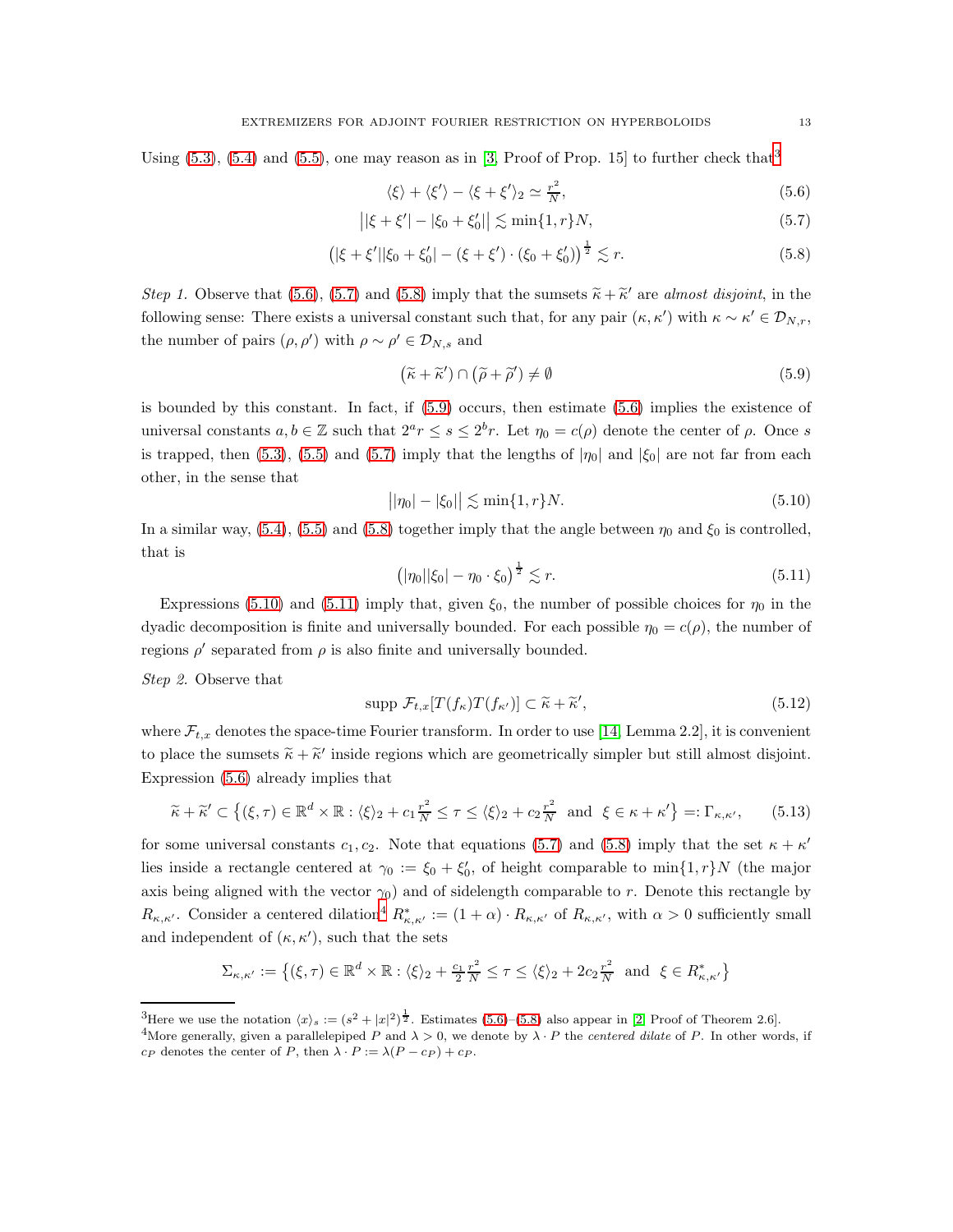still have bounded overlap. We may now decompose the collection  $\{(\kappa, \kappa') : \kappa \sim \kappa'\}$  as a union of a finite (universal) number of subsets whose corresponding  $\{\Sigma_{\kappa,\kappa'}\}$  are pairwise disjoint. By the triangle inequality, it suffices to bound the sum over just one of these subsets, which we henceforth denote by  $\mathcal T$ .

Step 3. We claim the existence of a universal number K with the following property: For every  $(\kappa, \kappa') \in \mathcal{T}$ , there exist parallelepipeds  $\{P_\ell = P_\ell(\kappa, \kappa')\}_{\ell=1}^K$  with disjoint interiors, satisfying

$$
\Gamma_{\kappa,\kappa'}\subset \bigcup_{\ell=1}^K P_\ell,
$$

and such that  $(1 + \beta) \cdot P_\ell \subset \Sigma_{\kappa,\kappa'}$ , for some universal  $\beta > 0$ .

Indeed, given a point  $\gamma \in \mathbb{R}^d$ , define  $T(\gamma)$  to be the tangent plane to the hyperboloid  $\mathbb{H}_2^d$  at the point  $(\gamma, \langle \gamma \rangle_2)$ , i.e.

$$
T(\gamma) := \{(\gamma, \langle \gamma \rangle_2) + v : v \in \mathbb{R}^{d+1}, v \perp (\gamma/\langle \gamma \rangle_2, -1) \}.
$$

Let  $e_1, e_2, \ldots, e_{d+1}$  denote the canonical basis vectors in  $\mathbb{R}^{d+1}$ . Without loss of generality, assume  $\gamma_0$  to be parallel to  $e_d$ . At a vector  $te_d$ , the slope of the tangent to the hyperbola  $\{(te_d,\langle t \rangle_2) : t \in \mathbb{R}\}\$ equals  $t/\langle t \rangle_2$ . We may then consider a point  $\gamma = te_d$  sufficiently close to  $\gamma_0$ , and the corresponding hyperplane

$$
T(\gamma) = \{(\gamma, \langle \gamma \rangle_2) + (x_1, x_2, \dots, x_{d-1}, x_d, x_d t/\langle t \rangle_2) \text{ with each } x_i \in \mathbb{R}\}.
$$

Lifting the rectangle  $R_{\kappa,\kappa'}$  to the hyperplane  $T(\gamma)$  amounts to choosing  $|(x_1, x_2, \ldots, x_{d-1})| \lesssim r$  and  $x_d \simeq \min\{1, r\}N$ . Set  $y = (x_1, x_2, \ldots, x_{d-1})$ , and assume

<span id="page-13-0"></span>
$$
|y| \le c_3 r \text{ and } |x_d| \le c_4 \min\{1, r\} N,\tag{5.14}
$$

for some constants  $c_3, c_4$  which are yet to be chosen. Under these assumptions, we may estimate the largest displacement in the vertical direction  $e_{d+1}$  between the hyperplane  $T(\gamma)$  and the hyperboloid  $\mathbb{H}_2^d$  as follows. Recalling that  $t \simeq N$ , this displacement is given by

$$
\sqrt{4 + (t + x_d)^2 + |y|^2} - \left(\sqrt{4 + t^2} + \frac{tx_d}{\sqrt{4 + t^2}}\right) \simeq \frac{4x_d^2 + |y|^2(4 + t^2)}{N^3}.
$$

By choosing the constants  $c_3, c_4$  sufficiently small (but universal), we can bound this displacement from above by  $\delta \frac{c_1}{10} \frac{r^2}{N}$  $\frac{r^2}{N}$ , where  $\delta$  < 1 is chosen so  $c_2 + \frac{\delta c_1}{10} < \frac{3c_2}{2}$ , i.e.  $\delta < \frac{5c_2}{c_1}$ , where  $c_1, c_2$  are the universal constants appearing in the definition [\(5.13\)](#page-12-8) of  $\Gamma_{\kappa,\kappa'}$ . This implies the existence of a constant K, such that the original rectangle  $R_{\kappa,\kappa'}$  can be decomposed into a union of K smaller rectangles  $\{R_\ell = R_\ell(\kappa, \kappa')\}_{\ell=1}^K$  of the same size having disjoint interiors and verifying conditions  $(5.14)$ . We again emphasize that, once  $c_3$  and  $c_4$  are chosen, the number K is universal.

For each  $\ell$ , let  $\alpha_{\ell}$  be the center of the rectangle  $R_{\ell}$ , and let  $T(R_{\ell})$  denote the lift of  $R_{\ell}$  into the hyperplane  $T(\alpha_{\ell})$ . Define the region  $P_{\ell} = P_{\ell}(\kappa, \kappa') \subset \mathbb{R}^{d+1}$  as the sumset

$$
P_{\ell} := T(R_{\ell}) + \{se_{d+1} : c_1 \frac{r^2}{N} \le s \le (c_2 + \frac{\delta c_1}{10}) \frac{r^2}{N} \}.
$$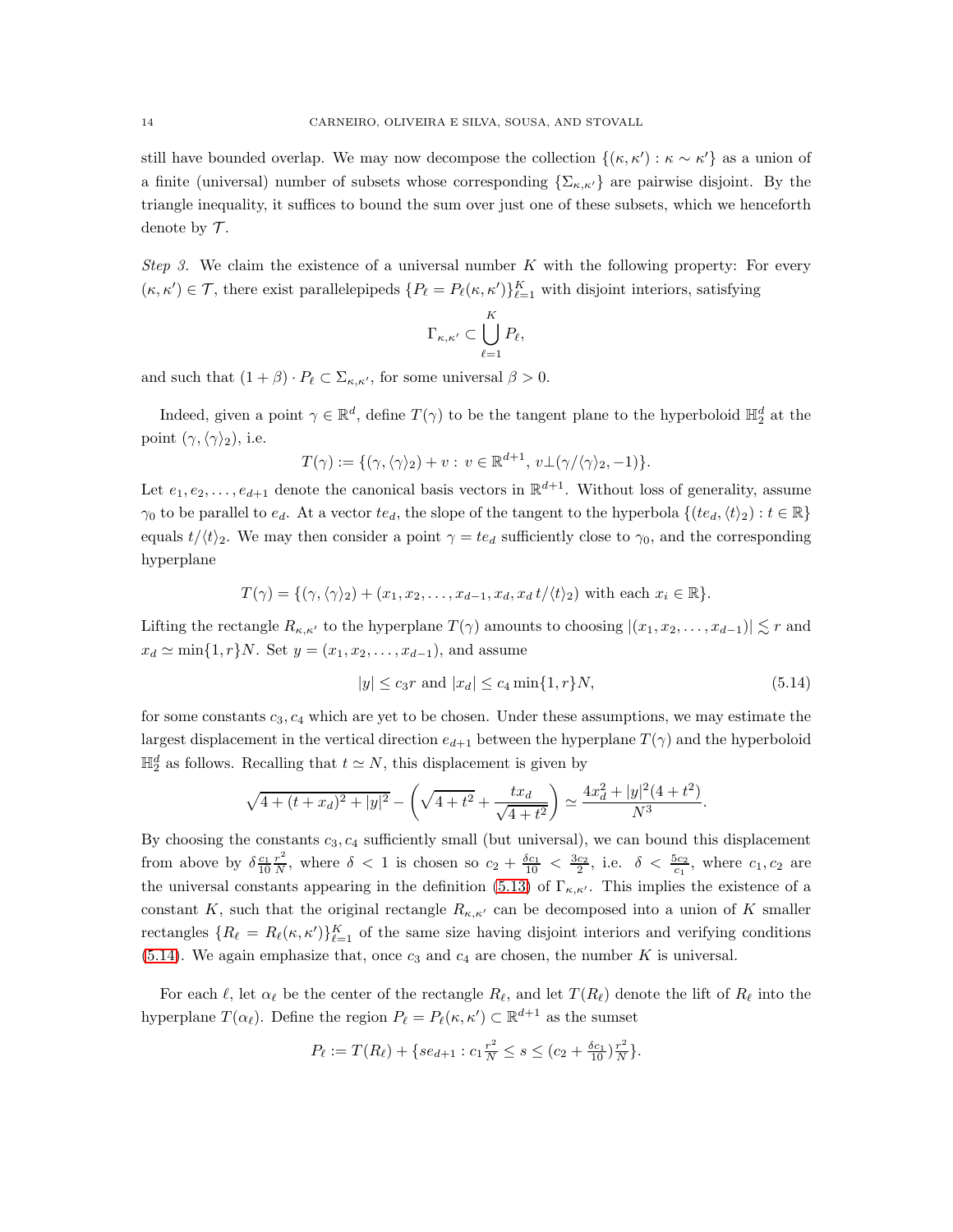Note that each  $P_{\ell}$  is a parallelepiped lying above the hyperboloid  $\mathbb{H}_2^d$  of height comparable to  $r^2/N$ . Moreover, distinct elements of the family  ${P_{\ell}}_{\ell=1}^{K}$  have disjoint interiors. Further observe that

<span id="page-14-0"></span>
$$
\widetilde{\kappa} + \widetilde{\kappa}' \subset \Gamma_{\kappa,\kappa'} \subset \bigcup_{\ell=1}^K P_{\ell}.\tag{5.15}
$$

It follows from the construction of  $R^*_{\kappa,\kappa'}$  and  $\{R_\ell\}$  that there exists  $\beta > 0$ , such that  $(1 + \beta) \cdot R_\ell \subset$  $R^*_{\kappa,\kappa'}$ , for every  $\ell \in \{1,2,\ldots,K\}$ . From the aforementioned displacement considerations and the choice of  $\delta$  (by possibly choosing a smaller  $\beta$ , depending only on  $c_1, c_2$ ), we may guarantee that the parallelepipeds  $\{P_\ell\}$  further satisfy

$$
(1+\beta) \cdot P_{\ell} \subset \Sigma_{\kappa,\kappa'}.\tag{5.16}
$$

This concludes the the verification of claim.

Step 4. Define  $\psi_{\ell} := \mathbb{1}_{P_{\ell}}$ . The estimate

<span id="page-14-2"></span>
$$
||f * \psi_{\ell}||_{L^{q}(\mathbb{R}^{d+1})} \leq C||f||_{L^{q}(\mathbb{R}^{d+1})},\tag{5.17}
$$

which holds for any exponent  $q > 1$ , follows from a simple application of the boundedness of the Hilbert transform, yielding a constant  $C = C_{q,d} < \infty$  that does not depend on  $\ell$  nor on  $(\kappa, \kappa')$ . By the support considerations from  $(5.12)$  and  $(5.15)$ , we have that

$$
T(f_{\kappa})T(f_{\kappa'})=\sum_{\ell=1}^K(T(f_{\kappa})T(f_{\kappa'}))*\widehat{\psi}_{\ell}.
$$

By the triangle inequality, it suffices to establish the estimate

<span id="page-14-3"></span>
$$
\Big\| \sum_{(\kappa,\kappa') \in \mathcal{T}} (T(f_{\kappa})T(f_{\kappa'})) * \widehat{\psi}_{\ell} \Big\|_{L^{\frac{p}{2}}(\mathbb{R}^{d+1})}^{\frac{p}{2}} \lesssim \sum_{(\kappa,\kappa') \in \mathcal{T}} \left\| T(f_{\kappa})T(f_{\kappa'}) \right\|_{L^{\frac{p}{2}}(\mathbb{R}^{d+1})}^{\frac{p}{2}},\tag{5.18}
$$

for each  $\ell \in \{1, 2, ..., K\}$ . From [\[14,](#page-19-7) Lemma 2.2], we have that

<span id="page-14-1"></span>
$$
\Big\| \sum_{(\kappa,\kappa') \in \mathcal{T}} (T(f_{\kappa})T(f_{\kappa'})) \ast \widehat{\psi}_{\ell} \Big\|_{L^{\frac{p}{2}}(\mathbb{R}^{d+1})}^{\frac{p}{2}} \lesssim \sum_{(\kappa,\kappa') \in \mathcal{T}} \left\| (T(f_{\kappa})T(f_{\kappa'})) \ast \widehat{\psi}_{\ell} \right\|_{L^{\frac{p}{2}}(\mathbb{R}^{d+1})}^{\frac{p}{2}}.
$$
 (5.19)

In fact, the Fourier transform of each function  $(T(f_{\kappa})T(f_{\kappa'})) * \hat{\psi}_{\ell}$  is supported in  $P_{\ell}$ , and as we have seen there exists  $\beta > 0$  such that the elements in the family  $\{(1 + \beta) \cdot P_\ell\}_{(\kappa,\kappa')\in\mathcal{T}}$  are pairwise disjoint. Moreover, for each  $(\kappa, \kappa') \in \mathcal{T}$ , one easily constructs a function  $\varphi = \varphi(\kappa, \kappa')$  satisfying

$$
\text{supp}(\varphi) \subset (1 + \beta) \cdot P_{\ell},
$$

$$
\varphi(x) \equiv 1, \text{ if } x \in P_{\ell},
$$

$$
\|\widehat{\varphi}\|_{L^{1}(\mathbb{R}^{d+1})} \leq C,
$$

where the constant C is uniform in  $(\kappa, \kappa')$ . One just has to observe that each parallelepiped  $P_{\ell}$  is an affine image of the unit cube. Therefore [\(5.19\)](#page-14-1) follows from a direct application of [\[14,](#page-19-7) Lemma 2.2]. To finish, invoke [\(5.17\)](#page-14-2) with  $q = p/2 > 1$  in order to obtain [\(5.18\)](#page-14-3) from [\(5.19\)](#page-14-1). The proof is now complete.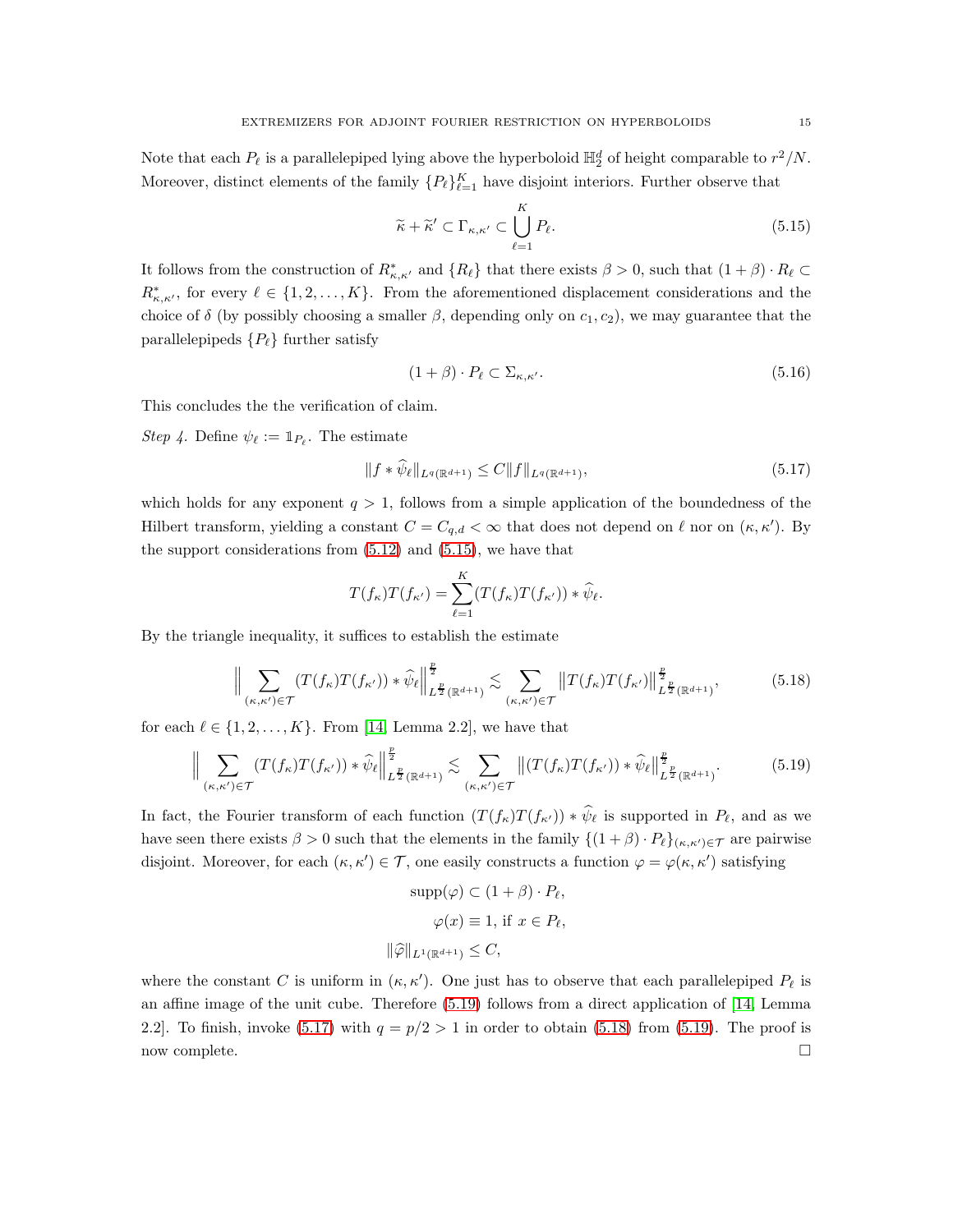<span id="page-15-3"></span>**Lemma 6.** Let  $d \ge 3$  and  $\frac{2(d+2)}{d} \le p \le \frac{2(d+1)}{d-1}$  $\frac{(d+1)}{d-1}$ . Let 1 ≤ s < 2 and 0 <  $\gamma$  < 1 −  $\frac{2}{p}$ . Then the following inequality holds

<span id="page-15-2"></span>
$$
\sum_{0 < r \le N} \sum_{\kappa \in \mathcal{D}_{N,r}} \left( |\kappa|^{1-\frac{2}{s}} \| f_{\kappa} \|_{L^s(\mathbb{R}^d)}^2 \right)^{\frac{p}{2}(1-\gamma)} \lesssim \| f_N \|_{L^2(\mathbb{R}^d)}^{p(1-\gamma)},\tag{5.20}
$$

for every dyadic number  $N \geq 1$  and admissible function  $f \in L^2(\mathbb{H}^d)$ .

*Proof.* We may assume that  $||f_N||_{L^2} = 1$ . The strategy, suggested by the proof of [\[1,](#page-18-2) Theorem 1.3], amounts to decomposing the function  $f_N$  into low and high frequencies, depending on the size of the region  $\kappa$ . More precisely, write

$$
f_N = \mathbb{1}_{\{|f| \le |\kappa|^{-\frac{1}{2}}\}} f_N + \mathbb{1}_{\{|f| > |\kappa|^{-\frac{1}{2}}\}} f_N =: f_N^{\le -1} + f_N^{\ge -1}.
$$

Set  $\alpha := \frac{p}{2}$  $\frac{p}{2}(1-\gamma)$ . To estimate the low frequencies, use Hölder's inequality to bound

$$
||f_N^{\leq}||_{L^s(\kappa)} \leq |\kappa|^{\frac{1}{s} - \frac{1}{2\alpha}}||f_N^{\leq}||_{L^{2\alpha}(\kappa)},
$$

which holds provided  $2\alpha \geq s$ , or equivalently  $\gamma \leq 1 - \frac{s}{p}$ . In this case,

<span id="page-15-0"></span>
$$
\sum_{0 < r \le N} \sum_{\kappa \in \mathcal{D}_{N,r}} \left( |\kappa|^{1-\frac{2}{s}} \| f_N^{\le} \|_{L^s(\kappa)}^2 \right)^{\alpha} \lesssim \sum_{0 < r \le N} \sum_{\kappa \in \mathcal{D}_{N,r}} |\kappa|^{\alpha-1} \| f_N^{\le} \|_{L^{2\alpha}(\kappa)}^{2\alpha}.
$$
\n
$$
\tag{5.21}
$$

Let  $V_{N,r}$  denote the volume of a region  $\kappa \in \mathcal{D}_{N,r}$ . Recall that  $V_{N,r} \simeq N r^d$  when  $0 \lt r \leq 1$ , and that  $V_{N,r} \simeq N r^{d-1}$  when  $1 < r < N$ . The right-hand side of [\(5.21\)](#page-15-0) can be estimated as follows:

<span id="page-15-1"></span>
$$
\sum_{0 < r \le N} \sum_{\kappa \in \mathcal{D}_{N,r}} |\kappa|^{\alpha - 1} \|f_N^{\le \varepsilon}\|_{L^{2\alpha}(\kappa)}^{2\alpha} \lesssim \int_{|\xi| \simeq N} \left( \sum_{\substack{0 < r \le N: \\ |f(\xi)| \le (V_{N,r})^{-\frac{1}{2}}}} (V_{N,r})^{\alpha - 1} \right) |f(\xi)|^{2\alpha} d\xi. \tag{5.22}
$$

Thus the sum on the right-hand side of [\(5.22\)](#page-15-1) amounts to two geometric series, both of which can be estimated by their largest terms:

$$
\int_{|\xi|\simeq N} \Bigg(\sum_{\substack{0 < r \leq N:\\ |f(\xi)| \leq (V_{N,r})^{-\frac{1}{2}}}} (V_{N,r})^{\alpha-1}\Bigg)|f(\xi)|^{2\alpha}\mathrm{d} \xi \lesssim \int_{|\xi|\simeq N} |f(\xi)|^{-2(\alpha-1)}|f(\xi)|^{2\alpha}\mathrm{d} \xi = \|f_N\|_{L^2}^2 = 1.
$$

Note that the latter inequality only holds provided  $\alpha - 1 > 0$ , or equivalently  $\gamma < 1 - \frac{2}{p}$ , which is a valid constraint since  $p > 2$ .

To estimate the high frequencies, use Minkowski's inequality to bound

$$
\sum_{0|\|_{L^s(\kappa)}^2\right)^\alpha\leq \left(\sum_{0|\|_{L^s(\kappa)}^s\right)^{\frac{2\alpha}{s}},
$$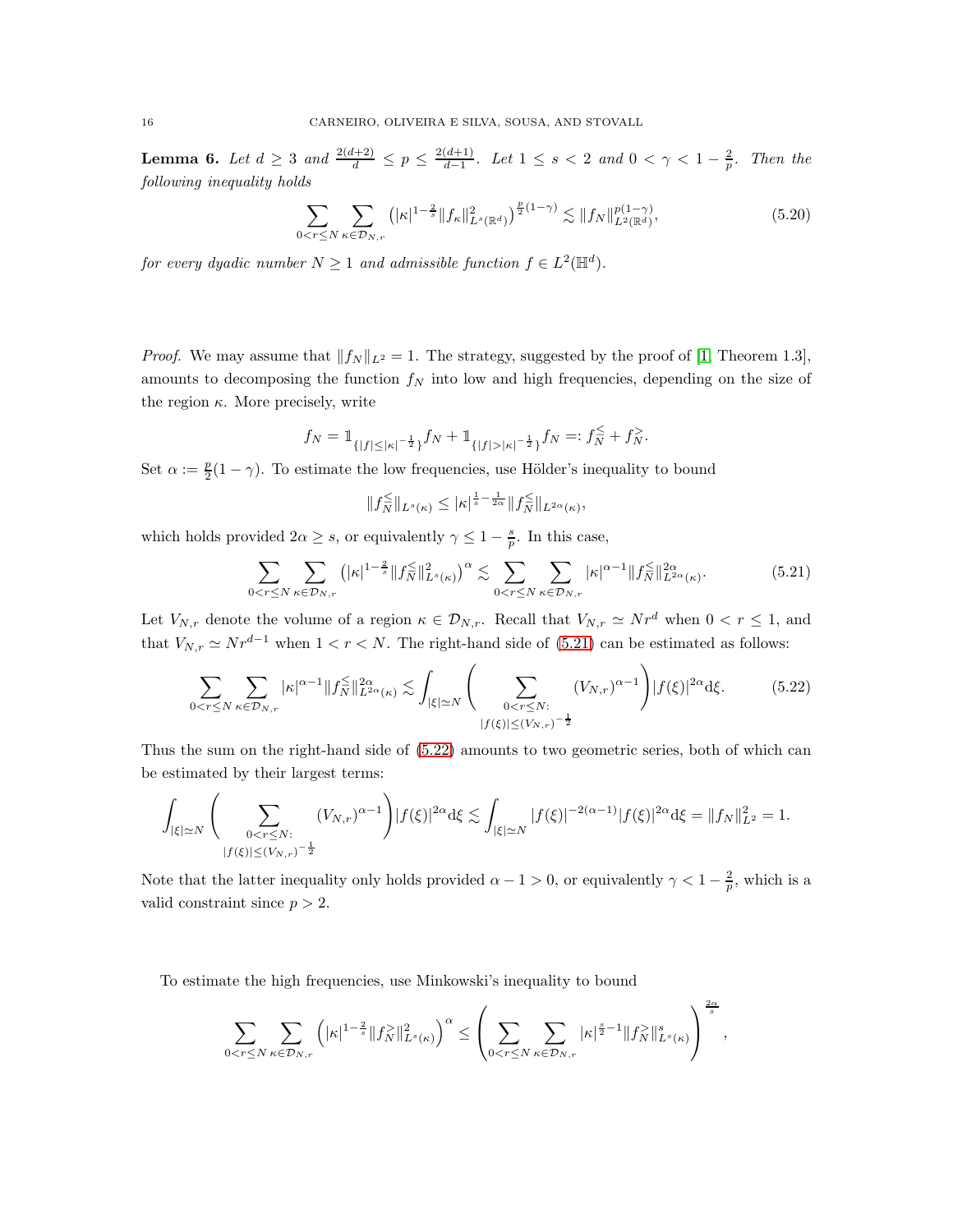which as before holds provided  $2\alpha \geq s$ . The right-hand side of this expression can be estimated as before:

$$
\sum_{0 < r \le N} \sum_{\kappa \in \mathcal{D}_{N,r}} |\kappa|^{\frac{s}{2}-1} \|f_N^> \|_{L^s(\kappa)}^s \lesssim \int_{|\xi| \simeq N} \Big( \sum_{\substack{0 < r \le N: \\ |f(\xi)| > (V_{N,r})^{-\frac{1}{2}}}} (V_{N,r})^{\frac{s}{2}-1} \Big) |f(\xi)|^s d\xi
$$
  

$$
\lesssim \int_{|\xi| \simeq N} |f(\xi)|^{-2(\frac{s}{2}-1)} |f(\xi)|^s d\xi = \|f_N\|_{L^2}^2 = 1.
$$

This concludes the verification of  $(5.20)$ .

We are now ready for the proof of the refined Strichartz inequality.

*Proof of Theorem [4.](#page-11-0)* We recall the following simple geometric observation: Given dyadic numbers  $N \geq 1$  and  $0 < r \leq N$ , and a region  $\kappa \in \mathcal{D}_{N,r}$ , the number of regions  $\kappa' \in \mathcal{D}_{N,r}$  which are separated from  $\kappa$  is universally bounded. In other words,

<span id="page-16-4"></span>
$$
\#\{\kappa': \kappa \sim \kappa' \in \mathcal{D}_{N,r}\}\lesssim_d 1. \tag{5.23}
$$

Via a standard decomposition argument, see [\[1,](#page-18-2) [18\]](#page-19-10), we have that

<span id="page-16-1"></span>
$$
||T(f_N)||_{L^p}^p = \left\| \sum_{0 < r \le N} \sum_{\kappa \sim \kappa' \in \mathcal{D}_{N,r}} T(f_\kappa) T(f_{\kappa'}) \right\|_{L^{\frac{p}{2}}}^{\frac{p}{2}}.
$$
\n(5.24)

To verify this, recall the definition [\(4.2\)](#page-7-2) of the restricted annulus  $A_N$ , and consider the diagonal

$$
\Gamma := \{(\xi, \eta) \in \mathcal{A}_N \times \mathcal{A}_N : \xi = \eta\}.
$$

Then the following Whitney-type decomposition is a consequence of the construction performed in Section [4:](#page-6-0)

<span id="page-16-0"></span>
$$
(\mathcal{A}_N \times \mathcal{A}_N) \setminus \Gamma = \bigcup_{0 < r \le N} \bigcup_{\kappa \sim \kappa' \in \mathcal{D}_{N,r}} \kappa \times \kappa'.\tag{5.25}
$$

Identity [\(5.24\)](#page-16-1) follows from this by writing  $||T(f_N)||_{L^p}^p = ||T(f_N)|_{L^p}^p$  $\frac{\overline{2}}{L^{\frac{p}{2}}}$ . By Lemma [5,](#page-11-6) we then have

<span id="page-16-2"></span>
$$
||T(f_N)||_{L^p}^p \lesssim \sum_{0 < r \le N} \sum_{\kappa \sim \kappa' \in \mathcal{D}_{N,r}} ||T(f_\kappa)T(f_{\kappa'})||_{L^{\frac{p}{2}}}^{\frac{p}{2}}.
$$
\n(5.26)

On the one hand, each of these summands can be bounded by Hölder's inequality as follows:

<span id="page-16-3"></span>
$$
||T(f_{\kappa})T(f_{\kappa'})||_{L^{\frac{p}{2}}} \leq ||T(f_{\kappa})||_{L^p}^{\gamma} ||T(f_{\kappa'})||_{L^p}^{\gamma} ||T(f_{\kappa})T(f_{\kappa'})||_{L^{\frac{p}{2}}}^{1-\gamma}, \tag{5.27}
$$

where  $\gamma \in (0,1)$  is a parameter to be chosen below. On the other hand, we can split the sum on the right-hand side of [\(5.26\)](#page-16-2) into two pieces, depending on whether  $0 < r \leq 1$  or  $1 < r \leq N$ . Let us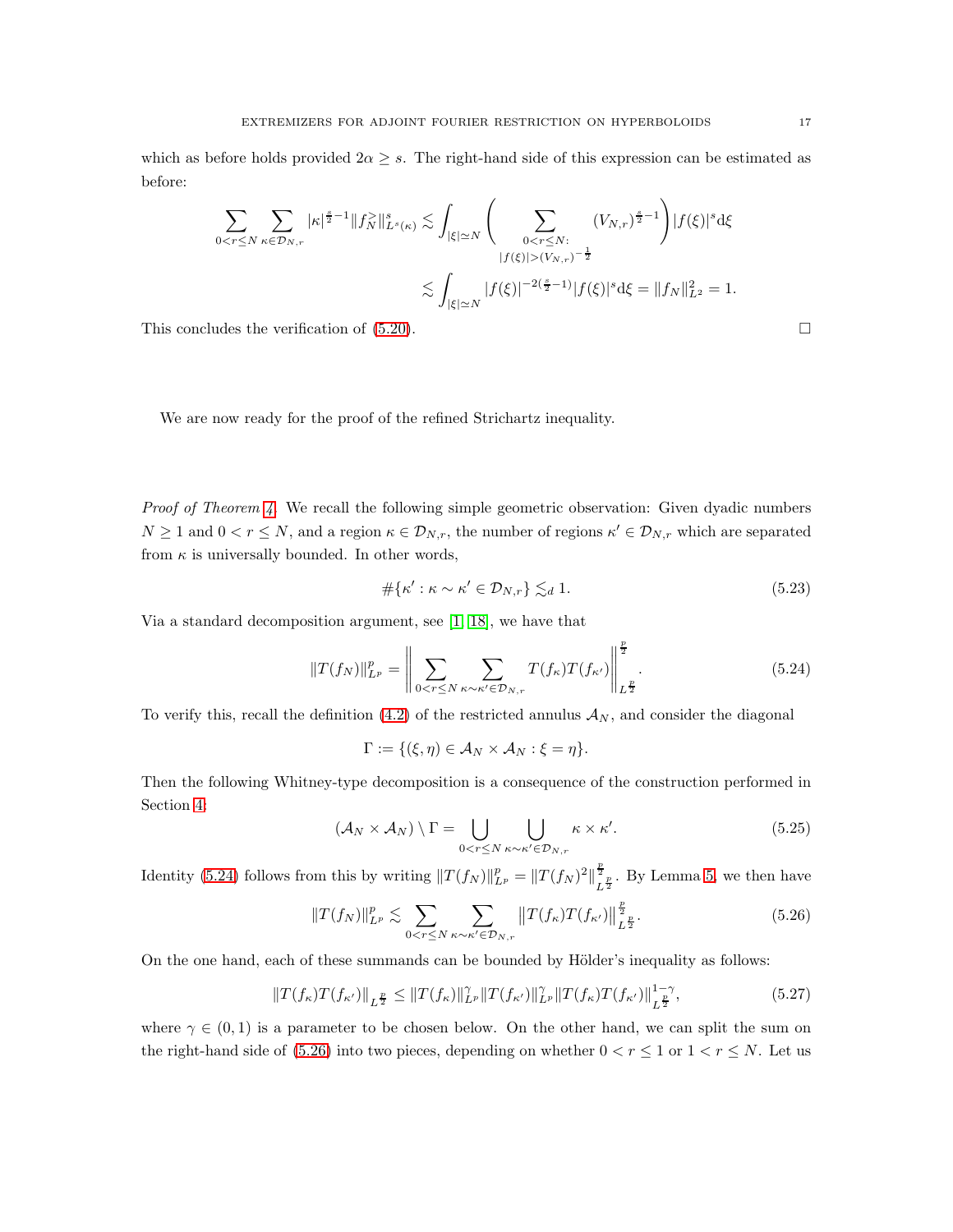focus on the first sum, that over caps. We claim that

<span id="page-17-1"></span>
$$
\sum_{0 < r \leq 1} \sum_{\kappa \sim \kappa' \in \mathcal{D}_{N,r}} \|T(f_{\kappa})T(f_{\kappa'})\|_{L^{\frac{p}{2}}}^{\frac{p}{2}} \lesssim N^{-\frac{p}{2}(1-\gamma)} \left( \sup_{0 < r \leq 1} \sup_{\kappa \in \mathcal{D}_{N,r}} (r^d)^{(\frac{p}{2} - \frac{d+2}{d})(1-\gamma)} \|T(f_{\kappa})\|_{L^p}^{p\gamma} \right) \times \sum_{0 < r \leq 1} \sum_{\kappa \in \mathcal{D}_{N,r}} \left( |\kappa|^{1-\frac{2}{s}} \|f_{\kappa}\|_{L^s}^2 \right)^{\frac{p}{2}(1-\gamma)} . \tag{5.28}
$$

This follows from inequality [\(5.27\)](#page-16-3), the case  $f = g$  of the bilinear extension estimate [\(4.6\)](#page-8-0), and the observation [\(5.23\)](#page-16-4) that allows to bound the double sum  $\sum_{\kappa \sim \kappa'}$  by a single sum  $\sum_{\kappa}$ . One just has to recall that the Lebesgue measure of an r-cap at scale N is comparable to  $Nr^d$ .

Lemma [6](#page-15-3) then implies that the last factor on the right-hand side of inequality [\(5.28\)](#page-17-1) is  $O(||f_N||_{L^2}^{p(1-\gamma)}),$ provided  $\gamma < 1 - \frac{2}{p}$ . As a consequence, the following inequality for r-caps at scale N holds:

$$
\sum_{0 < r \leq 1} \sum_{\kappa \sim \kappa' \in \mathcal{D}_{N,r}} \|T(f_{\kappa})T(f_{\kappa'})\|_{L^{\frac{p}{2}}}^{\frac{p}{2}} \lesssim \left( \sup_{0 < r \leq 1} \sup_{\kappa \in \mathcal{D}_{N,r}} (r^d)^{(\frac{p}{2} - \frac{d+2}{d})(1-\gamma)} \|T(f_{\kappa})\|_{L^p}^{p\gamma} \right) \|f_N\|_{L^2(\mathbb{H}^d)}^{p(1-\gamma)}.
$$
\n
$$
(5.29)
$$

In a similar way, recalling that the Lebesgue measure of an  $r$ -sector at scale  $N$  is comparable to  $Nr^{d-1}$ , and using [\(4.7\)](#page-8-1) instead of [\(4.6\)](#page-8-0), one can show the corresponding inequality for r-sectors at scale N,

$$
\sum_{1 < r \le N} \sum_{\kappa \sim \kappa' \in \mathcal{D}_{N,r}} \|T(f_{\kappa})T(f_{\kappa'})\|_{L^{\frac{p}{2}}}^{\frac{p}{2}} \lesssim \left( \sup_{1 < r \le N} \sup_{\kappa \in \mathcal{D}_{N,r}} (r^{d-1})^{(\frac{p}{2} - \frac{d+1}{d-1})(1-\gamma)} \|T(f_{\kappa})\|_{L^p}^{p\gamma} \right) \|f_N\|_{L^2(\mathbb{H}^d)}^{p(1-\gamma)},\tag{5.30}
$$

<span id="page-17-0"></span>under the same assumption  $\gamma < 1 - \frac{2}{p}$ . Inequality [\(5.1\)](#page-11-1) follows from [\(5.26\)](#page-16-2), [\(5.29\)](#page-17-2) and [\(5.30\)](#page-17-3). The proof is now complete.  $\Box$ 

### <span id="page-17-2"></span>6. End of the proof: concentration-compactness

As we left off in Section [3,](#page-5-0) let  $\{f_n\}_{n\in\mathbb{N}}\subset L^2(\mathbb{H}^d)$  be an extremizing sequence for [\(1.5\)](#page-1-0), with  $||f_n||_{L^2(\mathbb{H}^d)} = 1$  for all  $n \in \mathbb{N}$ , and let  $\{f_n^{(k_0)}\}_{n \in \mathbb{N}}$  be a quasi-extremizing sequence in the sense of [\(3.1\)](#page-6-1). Assuming without loss of generality that  $k_0 = 1$ , the sequence  $\{f_n^{(1)}\}_{n \in \mathbb{N}}$  belongs to our class of admissible functions considered in Sections [4](#page-6-0) and [5.](#page-10-0)

From Proposition [2,](#page-4-2) for each  $n \in \mathbb{N}$ , there exists  $N = N_n \in 2^{\mathbb{Z}_{\geq 0}}$  such that

<span id="page-17-3"></span>
$$
||T((f_n^{(1)})_N)||_{L^p(\mathbb{R}^{d+1})} \ge \delta_3,
$$

where  $\delta_3 > 0$  is a universal constant.

If  $\frac{2(d+2)}{d} \leq p < \frac{2(d+1)}{d-1}$ , then Theorem [4](#page-11-0) ensures for each  $n \in \mathbb{N}$  the existence of a dyadic number  $r = r_n$  satisfying  $r \leq 2^{\alpha}$  for a universal constant  $\alpha$ , and of a region  $\kappa = \kappa_n \in \mathcal{D}_{N,r}$ , such that

$$
||T((f_n^{(1)})_\kappa)||_{L^p(\mathbb{R}^{d+1})} \ge \delta_4,
$$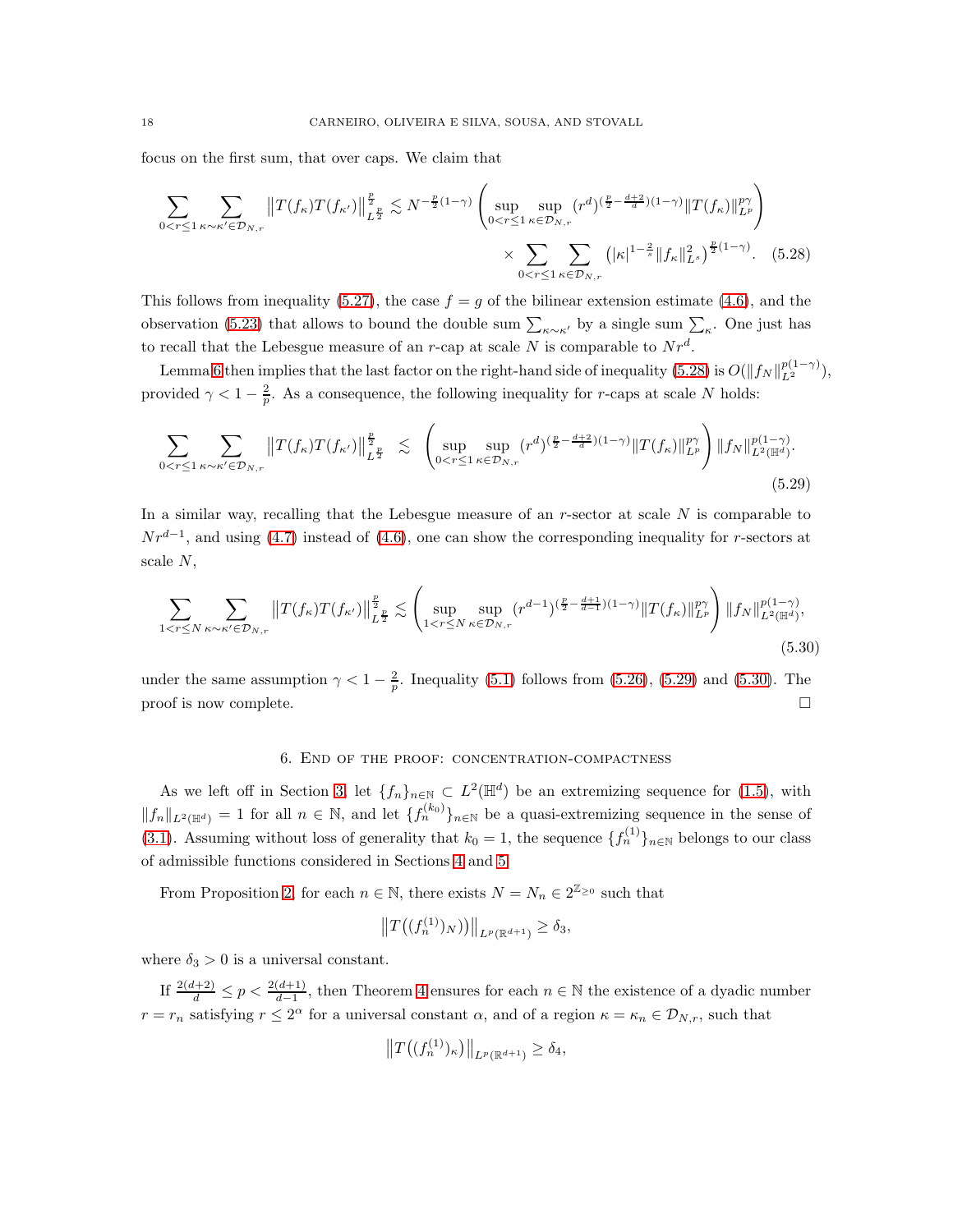where  $\delta_4 > 0$  is a universal constant. This implies at once that

$$
|| (f_n^{(1)})_\kappa ||_{L^2(\mathbb{H}^d)} \ge \delta_5,
$$

where  $\delta_5 > 0$  is a universal constant. Set  $L_n := L_{c(\kappa)}$ , where  $c(\kappa)$  denotes as usual the center of the region  $\kappa$ . Since  $r \leq 2^{\alpha}$ , a standard computation shows that the image  $L_n^{\flat}(\kappa)$  is contained in a universal ball  $B \subset \mathbb{R}^d$  centered at the origin. Therefore

$$
||L_n^* f_n^{(1)}||_{L^2(B)} \ge \delta_6,
$$

where  $\delta_6 > 0$  is a universal constant. As already observed in Section [3,](#page-5-0) this plainly implies that

$$
||L_n^* f_n||_{L^2(B)} \ge \delta_6.
$$

This establishes the existence of distinguished region when  $\frac{2(d+2)}{d} \leq p < \frac{2(d+1)}{d-1}$ .

We can now invoke the machinery of [\[3,](#page-18-0) Section 6], which only works when  $\frac{2(d+2)}{d} < p \leq \frac{2(d+1)}{d-1}$  $\frac{(a+1)}{d-1},$ to arrive at the existence of extremizers stated in Theorem [1](#page-2-0) in the non-endpoint range  $\frac{2(d+2)}{d}$  <  $p < \frac{2(d+1)}{d-1}$ . We provide the details below.

By [\[3,](#page-18-0) Proposition 18], there exists  $(x_n, t_n) \in \mathbb{R}^d \times \mathbb{R}$  such that the sequence  $\{h_n\}_{n\in\mathbb{N}}$  defined by

$$
h_n(\xi) := e^{ix_n \cdot \xi} e^{it_n \langle \xi \rangle} f_n(\xi)
$$

admits a subsequence that converges weakly to a nonzero limit, say  $h \neq 0$ , in  $L^2(\mathbb{H}^d)$ . For this subsequence, possibly after extracting a further subsequence, [\[3,](#page-18-0) Proposition 19] implies

$$
T(h_n)(x,t) \to T(h)(x,t)
$$
, as  $n \to \infty$ ,

for almost every  $(x, t) \in \mathbb{R}^d \times \mathbb{R}$ . The existence of extremizers then follows from a straightforward application of [\[4,](#page-19-13) Proposition 1.1]. This completes the proof of Theorem [1.](#page-2-0)

### **ACKNOWLEDGEMENTS**

The authors are thankful to Rupert Frank and René Quilodrán for helpful comments and suggestions. E.C. acknowledges support from CNPq - Brazil, FAPERJ - Brazil and the Simons Associate Scheme from the International Centre for Theoretical Physics (ICTP) - Italy. D.O.S. was partially supported by the Hausdorff Center for Mathematics, the Deutsche Forschungsgemeinschaft through the Collaborative Research Center 1060, and the College Early Career Travel Fund of the University of Birmingham. M.S. acknowledges support from the grant PICT 2014-1480 (ANPCyT). B.S. was supported by a National Science Foundation grant (DMS-1600458).

#### **REFERENCES**

- <span id="page-18-2"></span><span id="page-18-1"></span>[1] P. BÉGOUT AND A. VARGAS, *Mass concentration phenomena for the*  $L^2$ -critical nonlinear Schrödinger equation, Trans. Amer. Math. Soc. 359 (2007), no. 11, 5257–5282.
- <span id="page-18-0"></span>[2] T. Candy, *Multi-scale bilinear restriction estimates for general phases,* Preprint, 2017, [arXiv:1707.08944.](http://arxiv.org/abs/1707.08944)
- [3] E. Carneiro, D. Oliveira e Silva and M. Sousa, *Extremizers for Fourier restriction on hyperboloids,* Preprint, 2017, [arXiv:1708.03826.](http://arxiv.org/abs/1708.03826) To appear in Ann. Inst. H. Poincaré Anal. Non Linéaire.